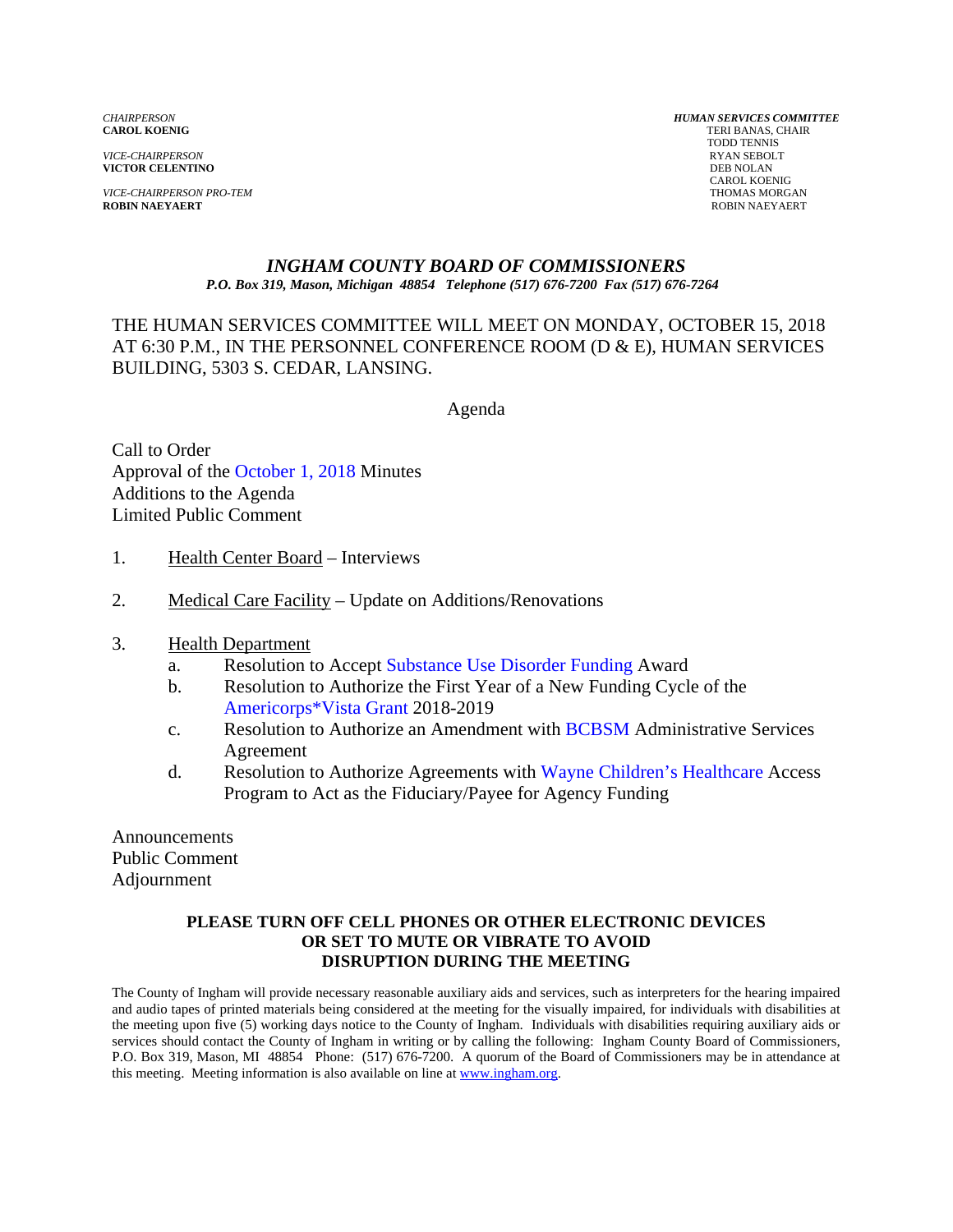#### HUMAN SERVICES COMMITTEE October 1, 2018 Draft Minutes

<span id="page-1-0"></span>

| <b>Members Present:</b> | Banas, Nolan, Koenig, and Sebolt,                                                                                  |
|-------------------------|--------------------------------------------------------------------------------------------------------------------|
| Members Absent:         | Morgan, Naeyaert, and Tennis                                                                                       |
| <b>Others Present:</b>  | Audriyana Jaber, Mimli Vij, Linda Vail, Lori Noyer, Melissa Buzzard,<br>Jared Cypher, Lindsey LaForte, and others. |

The meeting was called to order by Chairperson Banas at 6:30 p.m. in Personnel Conference Room "D & E" of the Human Services Building, 5303 S. Cedar Street, Lansing, Michigan.

Approval of the September 17, 2018 Minutes

MOVED BY COMM. SEBOLT, SUPPORTED BY COMM. NOLAN, TO APPROVE THE MINUTES OF THE SEPTEMBER 17, 2018 HUMAN SERVICES COMMITTEE MEETING.

MOVED BY CHAIRPERSON BANAS TO AMEND THE MINUTES AS FOLLOWS:

Mr. Cypher stated that the Controller's Office had been working with the Budget Office and Fair Office to examine the Fair fund. He further stated that it was short by about \$700,000 **107,000**  this year.

This was considered a friendly amendment.

MOVED BY COMM. SEBOLT TO AMEND THE MINUTES AS FOLLOWS:

Commissioner Morgan stated that even if the County took everything in-house, it needed to be taken back **to the voters** and resold.

This was considered a friendly amendment.

THE MOTION CARRIED UNANIMOUSLY. Absent: Commissioners Morgan, Naeyaert, and Tennis.

Additions to the Agenda

Removed –

2. Medical Care Facility – Update on Additions/Renovations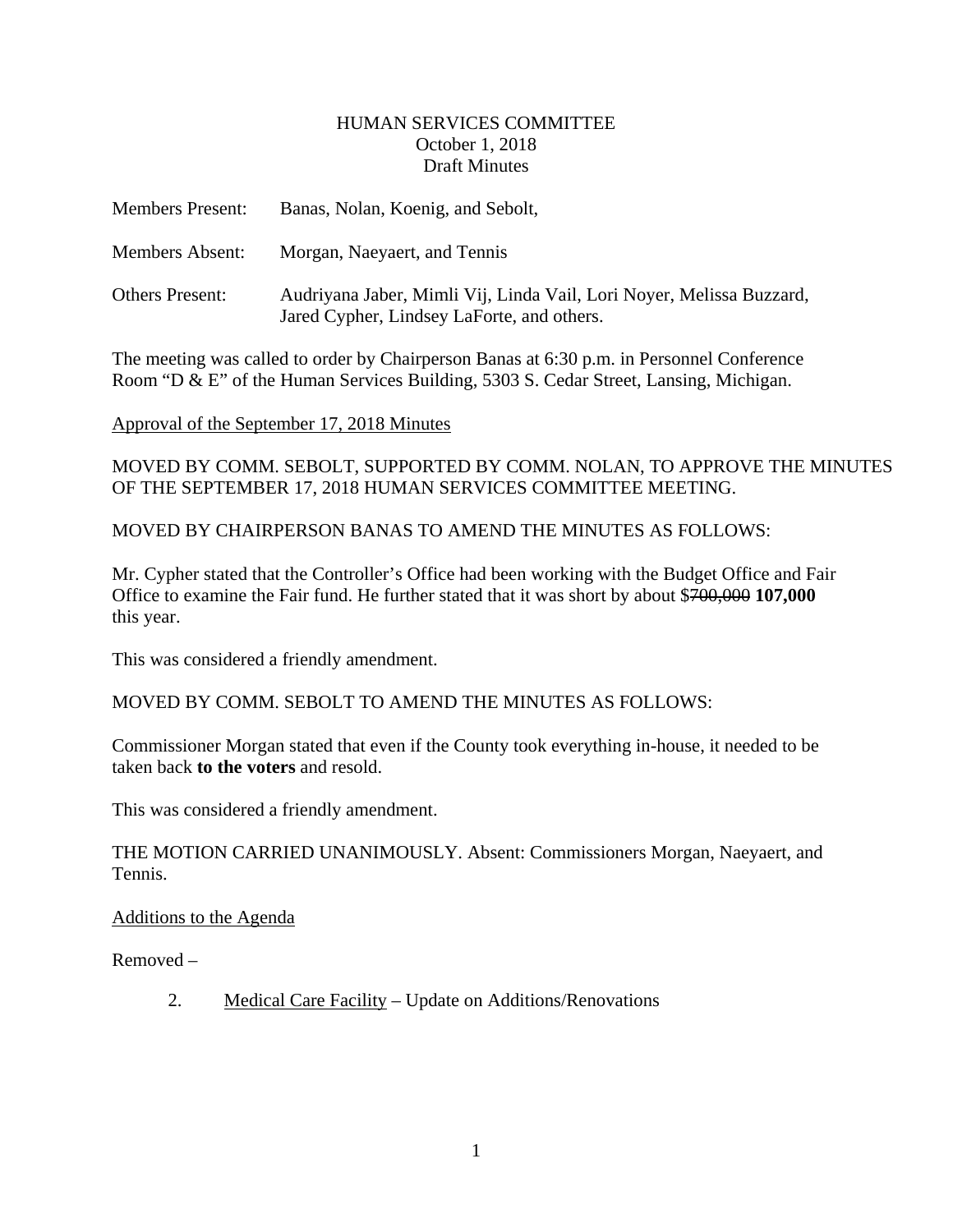# Limited Public Comment

None.

# MOVED BY COMM. SEBOLT, SUPPORTED BY COMM. NOLAN, TO APPROVE A CONSENT AGENDA CONSISTING OF THE FOLLOWING ACTION ITEMS:

- 5. Health Department
	- a. Resolution to Accept Funding from MDHHS for HIV Care Coordination
	- b. Resolution to Pay Wieland Deposit for Custom Aluminum Boards

c. Resolution to Approve a Third Five Year Extension of Reciprocal Agreements

- 6. Fair Office Resolution to Amend the 2018 Fair Fund Budget
- 7. Parks Department
	- a. Resolution to Authorize an Amendment to City of East Lansing and Meridian Township Trails and Parks Millage Agreements
	- b. Resolution to Authorize an Amendment to City of Lansing Trails and Parks Millage Agreements
	- c. Resolution Honoring the Service of John Veenstra
- 8. Controller's Office Resolution Authorizing Adjustments to the 2018 Ingham County Budget

THE MOTION CARRIED UNANIMOUSLY. Absent: Commissioners Morgan, Naeyaert, and Tennis.

THE MOTION TO APPROVE THE ITEMS ON THE CONSENT AGENDA CARRIED UNANIMOUSLY. Absent: Commissioners Morgan, Naeyaert, and Tennis.

1. Youth Commission – Interviews

Audriyana Jaber interviewed for a position on the Youth Commission.

Mili Vij interviewed for a position on the Youth Commission.

# MOVED BY COMM. SEBOLT, SUPPORTED BY COMM. NOLAN, TO APPOINT AUDRIYANA JABER AND MILI VIJ TO THE YOUTH COMMISSION.

THE MOTION CARRIED UNANIMOUSLY. Absent: Commissioners Morgan, Naeyaert, and Tennis.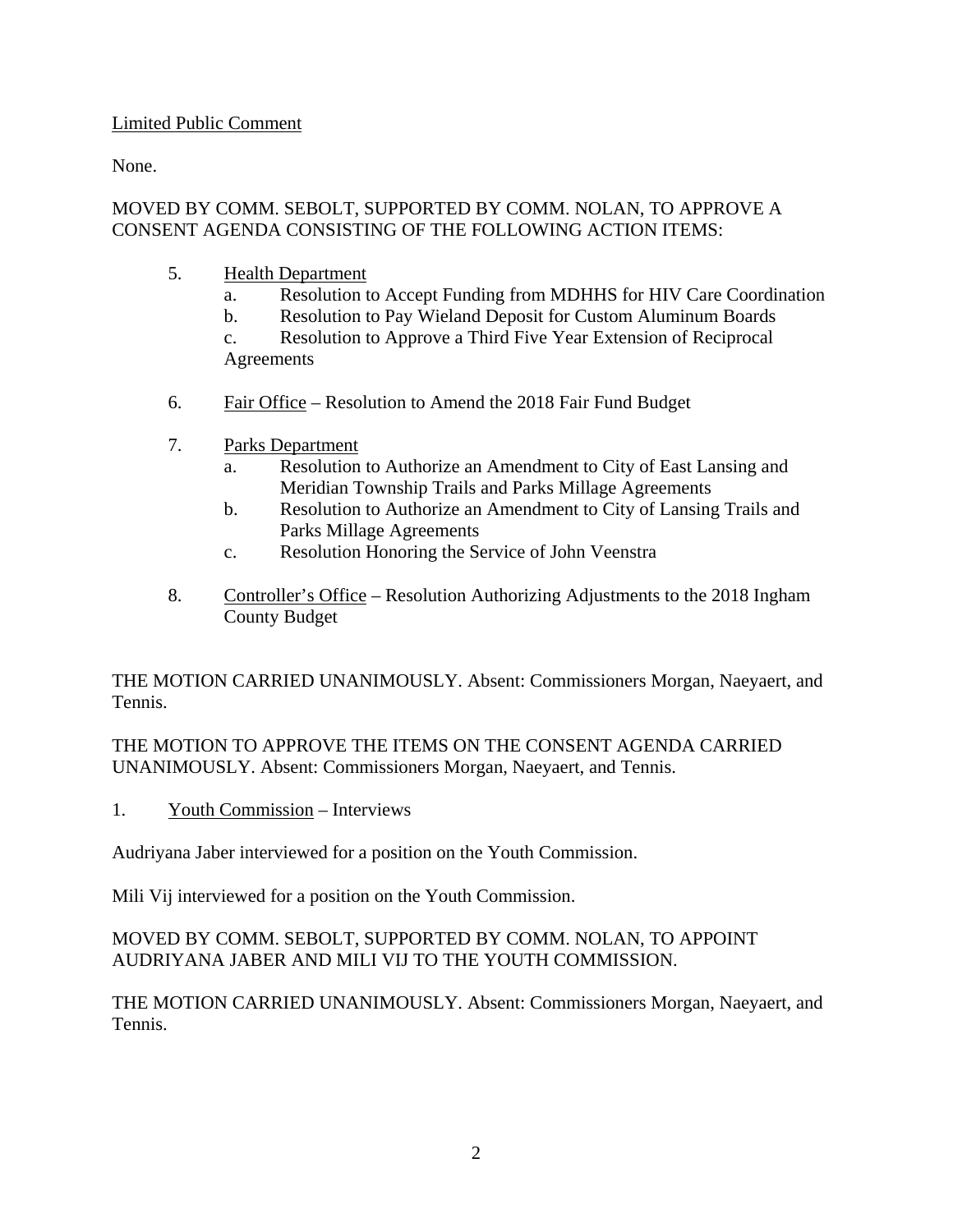3. Ingham Health Plan – Resolution Authorizing an Amendment to the 2018 Health Services Millage Contract with the Ingham Health Plan Corporation (IHPC)

# MOVED BY COMM. KOENIG, SUPPORTED BY COMM. NOLAN, TO APPROVE THE RESOLUTION.

Commissioner Koenig stated that she wanted to pull the resolution for discussion to apologize to the IHPC Director, Lori Noyer, for grilling her at the at the last meeting. She further stated that Commissioner Tennis had mentioned that when he walked into the meeting the questioning was like cross-examination.

Commissioner Koenig stated she appreciated and respected the work that the IHPC did and she had a lot of faith in them. She further stated that she did asked a lot of questions and her tone may have been pointed but she did not intend to come across as not respecting or supporting the organization.

THE MOTION CARRIED UNANIMOUSLY. Absent: Commissioners Morgan, Naeyaert, and Tennis.

# 4. Sheriff's Office/Health Department – Jail Medical (*Discussion*)

Linda Vail, Health Officer, stated that she had been joined by Major Darin Southworth, Ingham County Sheriff's Office (ICSO), at the last Law & Courts Committee meeting for a discussion of Jail Medical.

Chairperson Banas stated that there had been a full discussion of this issue at the Law & Courts Committee and they had asked for more information including a Request for Proposal (RFP), and use for the Justice Millage programming funds toward Jail Medical. She further stated that the County was leery about making great changes, but this required some problem solving.

Ms. Vail stated that Jail Medical became an Ingham County Health Department (ICHD) responsibility about six years ago. She further stated that the ICHD had taken it over because it was experiencing difficulties under the ICSO.

Ms. Vail stated that she had been with ICHD for about four and a half years and, in that time, Jail Medical had always been difficult for ICHD. She further stated that this was adrift from the mission for the ICHD.

Ms. Vail stated that there were physicians who specialized in Jail Medical and had special certifications, but the Medical Directors at the ICHD did not have that specialization. She further stated that there were issues with the ICHD Call Center taking calls from the jail when the Jail Medical staff was not available, instead of calls from the ICHD Medical Center which they were supposed to be doing.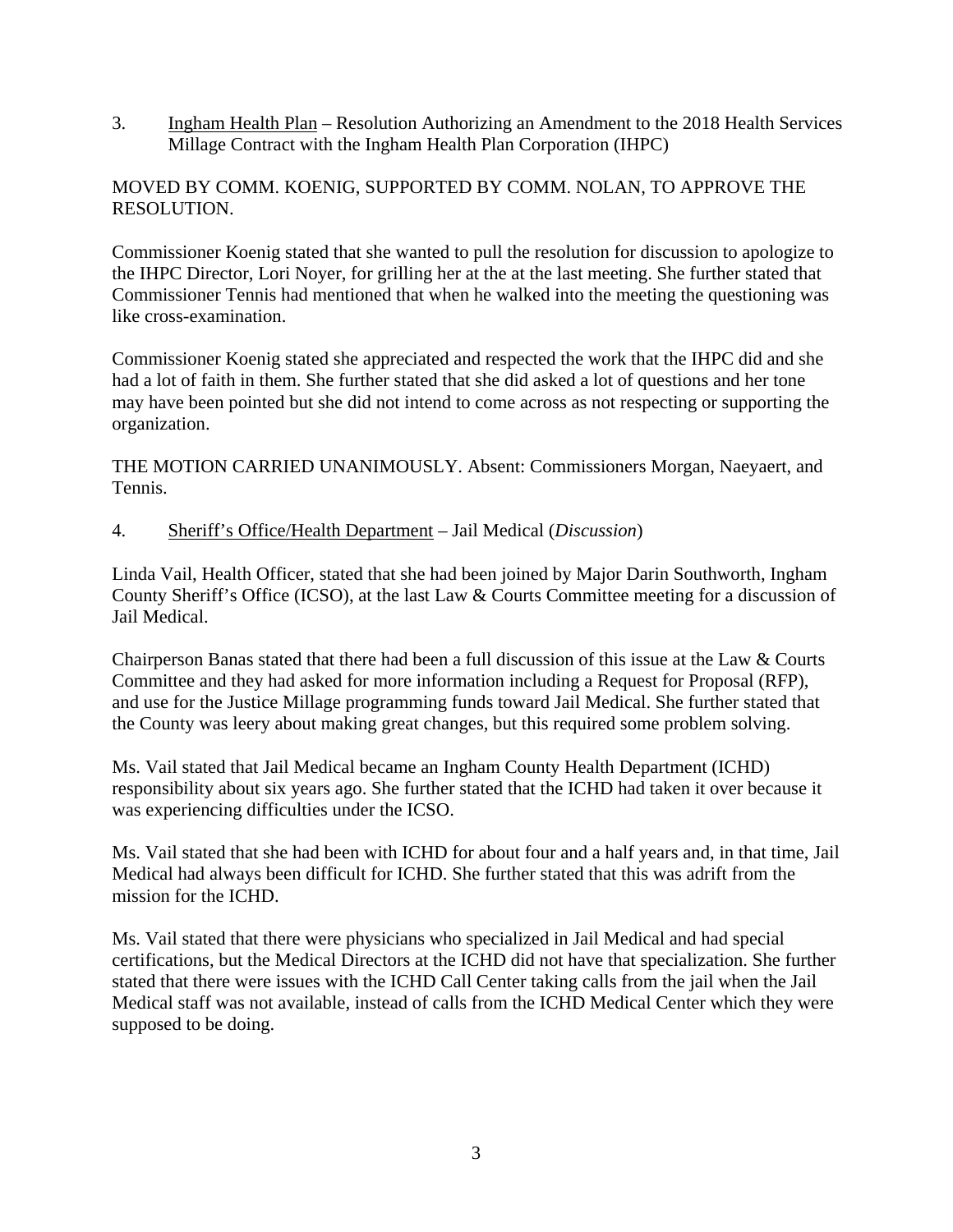Ms. Vail stated that there were a lot of indirect costs to providing administrative support which was accounted for in grants, but had not been accounted for with Jail Medical. She further stated that those costs were handled by ICHD.

Ms. Vail stated that Chris DeHaven was a part-time manager over Jail Medical and the ICHD Medical Center. She further stated that Jail Medical drew her time away from other things that are more aligned with the mission of the ICHD.

Ms. Vail stated that Jail Medical prosed a lot of challenges for ICHD. She further stated that the ICHD was not able to run 24 hours a day, 7 days a week, 365 days a year.

Ms. Vail stated that the lack of service at times resulted in the inmates being taken to the hospital. She further stated that they were not able to back fill for people who were out sick or on vacation, but other organizations may be able to backfill.

Ms. Vail stated that there were five nurse positions in Jail Medical and they had two vacancies since August, without a mechanism to backfill. She further stated that the Jail Medical nurses were not in the same union as the ICHD Medical Center nurse and qualifications between the two were different also.

Ms. Vail stated that she was not able to pull from other nurses in the ICHD to fill the needs of Jail Medical. She further stated that since the County was starting to plan the new Justice Complex facility, someone should be at the table to explain what was needed for the medical part of the facility.

Ms. Vail stated that this was a good time to examine this issue prior to the discussions about the physical needs for the Jail Medical facility. She further stated that she understood concerns about privatization and employees but quality care of inmates needed to be the top concern.

Ms. Vail stated that they if they issued a RFP now they could have time to compare the RFP with what was currently happening. She further stated that if ICHD was asked to continue providing Jail Medical, then they needed more resources.

Ms. Vail stated that Jail Medical needed a full-time manager and along with some other changes. She further stated that it was wise to have this done before the architect started working on the building design.

Ms. Vail stated that she was told that departments did not need permission to issue RFPs, but thought it would be wise to discuss this issue with the Board of Commissioners. She further stated that they would work to place Jail Medical employees in the ICHD as much as possible.

Ms. Vail stated that they had a number of medical assistants who were members of the United Auto Workers (UAW) and the ICHD always had openings for medical assistants. She further stated that it would be a bit more difficult to place the nurses.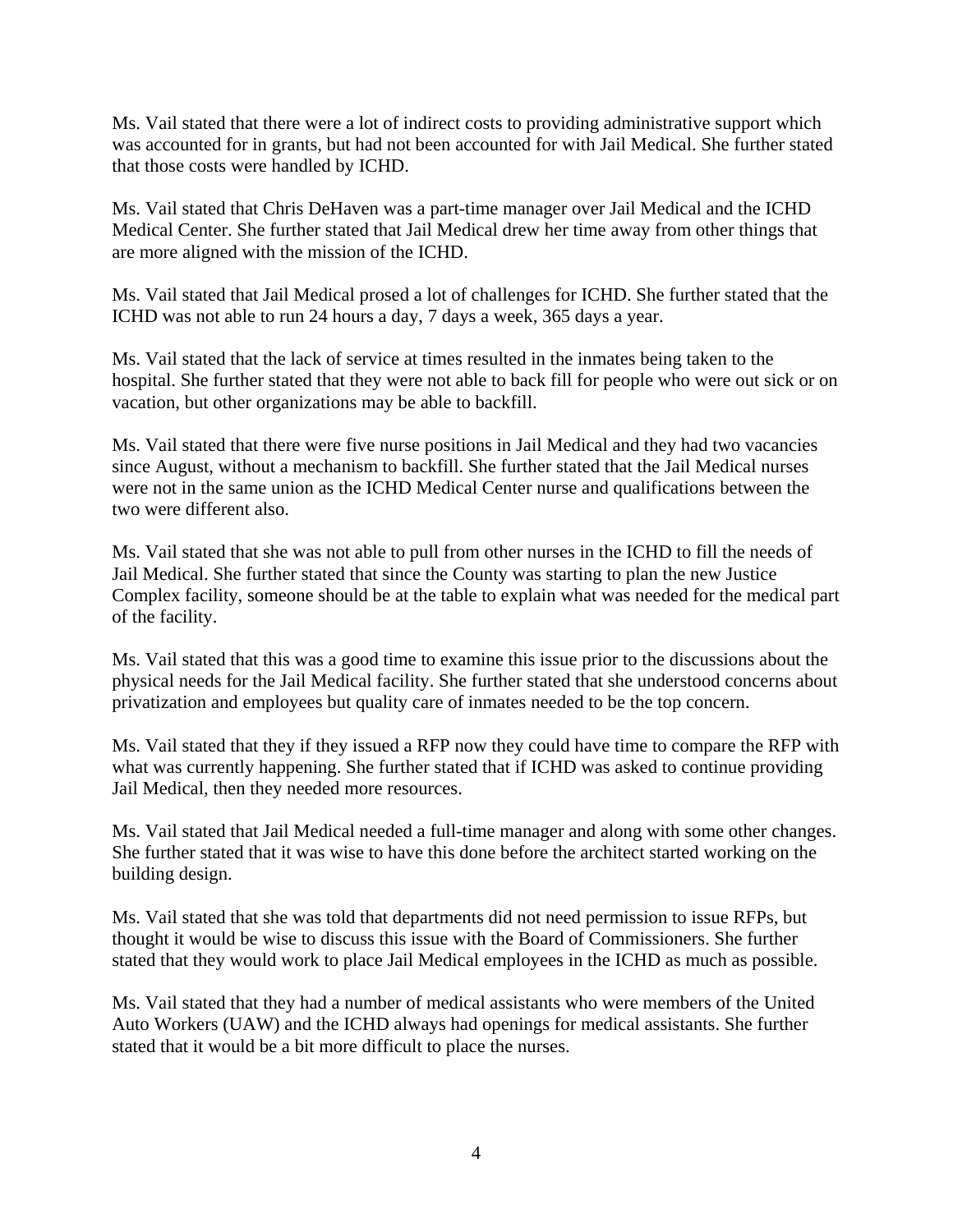Ms. Vail stated that the Jail Medical nurses were members of different bargaining units than the ICHD Medical Center nurses. She further stated that it was frequently included in the RFPs for Jail Medical to request that the company make priority of employees in their hiring process.

Ms. Vail stated that they would help to cover concerns for what would happen to employees. She further stated that there were companies out there that had expertise at correctional medicine and Ingham was the only County in the state to run Jail Medical.

Ms. Vail stated that she often liked to be the only County to do things, so that was not bad to say, but most counties used a private company. She further stated that this was an opportunity to look at what the challenges and options were present.

Chairperson Banas asked if Ms. Vail what the cost would be to the County if the ICHD continued to provide Jail Medical services.

Ms. Vail stated that the ICHD would bring back what changes were needed. She further stated that there would need to be a change in supervision.

Ms. Vail stated that they contracted with Michigan State University's (MSU) College of Nursing for the nurse practitioner. She further stated that covered 40 hours a week but MSU was hesitant a bit about renewing this agreement so additional changes may be needed there.

Ms. Vail stated that a Jail Medical Manager was needed and that change would have to happen.

Chairperson Banas asked how many hours a week Jail Medical provided service.

Ms. Vail stated that she was not sure the exact number of hours. She further stated that they did not cover weekends and some portion of each night was not covered.

Ms. Vail stated that Jail Medical did not have the ability to do diagnostic x-ray services because ICHD did not have that ability, but some of the outside vendors would be able to provide those services.

Commissioner Nolan asked about what it cost the ICHD to provide this coverage as far as indirect costs.

Ms. Vail stated that the budget was \$1.68 million for Jail Medical. She further stated that the indirect cost built in for grants that the services provided for the State were about 10-15%.

Ms. Vail stated that it was a cost to ICHD to provide Jail Medical and they redirected resources often as a result. She further stated that time spent on Jail Medical meant that the manager was missing out on quality measures, revenue opportunities and more.

Ms. Vail stated that it was difficult to assign a value to what Jail Medical was costing in terms of administrative costs. She further stated that a manager for Jail Medical would probably be an MCF 10 which would cost over \$100,000 annually.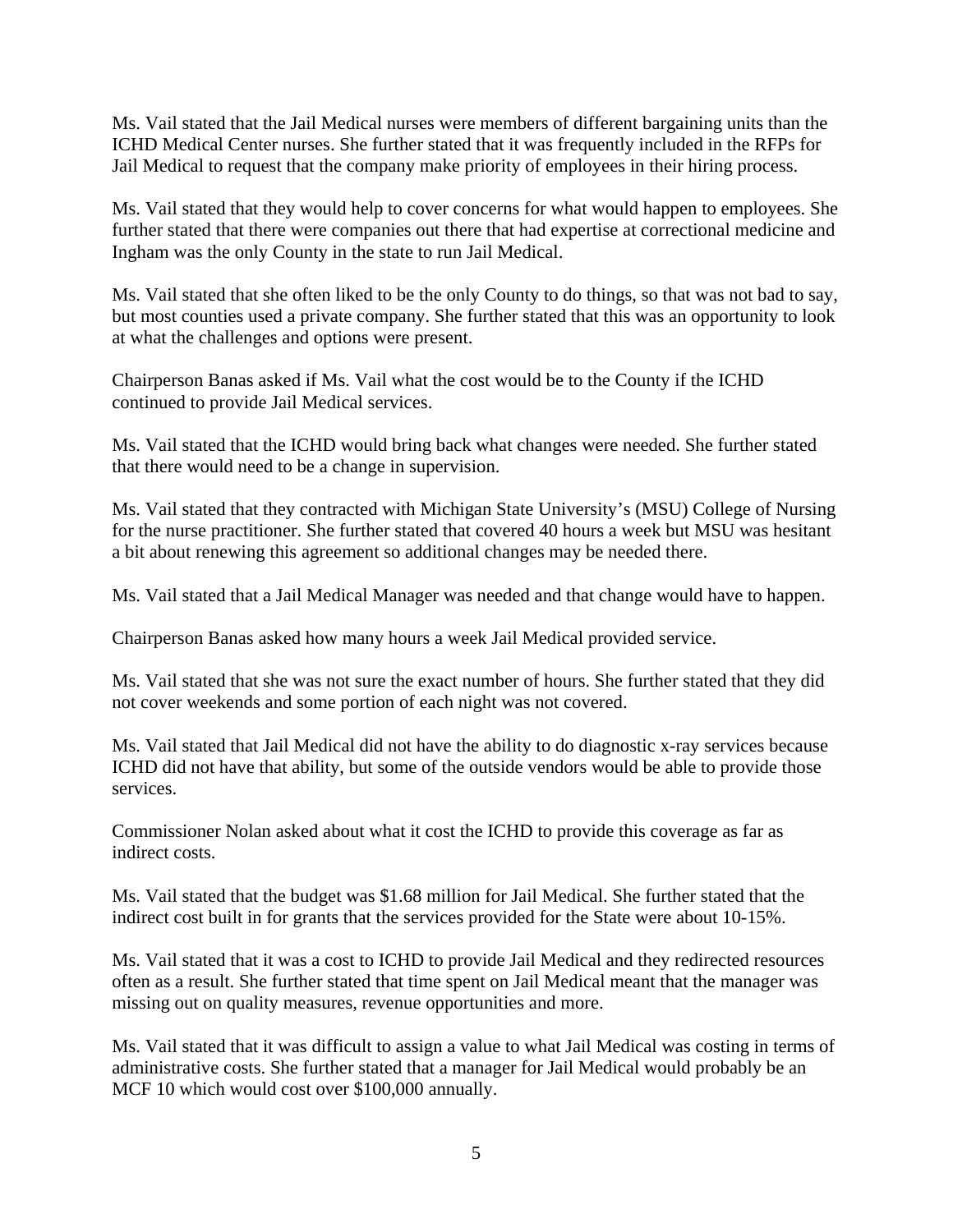Commissioner Nolan stated she appreciated the comment about mission drift. She further stated that she had heard of situations where people did not have medical coverage could end up in jail for medical care.

Ms. Vail stated that now 5% of the Health Manager's time, and 5% of the Physician's time was reported to Jail Medical no matter how much work they did. She further stated that the Health Manager had only been reporting time actually at the jail and not accounting for all of the time spent in her regular office dealing with Jail Medical Work.

Ms. Vail stated that this could not continue. She further stated that due to grants, they needed a careful accounting of where staff's time was utilized.

Commissioner Nolan asked if the Sheriff was supportive.

Ms. Vail stated that the Sheriff was supportive. She further stated that the former Sheriff had brought up making this change a while ago.

Ms. Vail stated that she had heard concerns from Judge Boyd and Judge Allen about issues with Jail Medical. She further stated that they tried their best to do the work and take care of inmates but this was the challenge.

Ms. Vail stated that they could fix the challenge and more resources could help make that fix; however, this would still be adrift of ICHD's mission. She further stated that an additional manager would really help.

Commissioner Nolan stated that she remembered the history of ICHD taking over Jail Medical and it had to do with the jail being fully certified and in compliance.

Ms. Vail stated that the Jail Administration used to cover handle all of the Jail Medical through their office.

Commissioner Nolan stated that under the Jail Administration the Jail Medical was not meeting the requirements needed for certification.

Chairperson Banas stated that Jared Cypher, Deputy Controller, had shown her some information that stated that Jail Medical provided 16-20 hours of services. She further stated that it did not include weekend hours.

Ms. Vail stated that service coverage went down when there were staff vacancies such as right now.

Chairperson Banas asked if the Jail Medical nurses worked 8 or 12 hour shifts.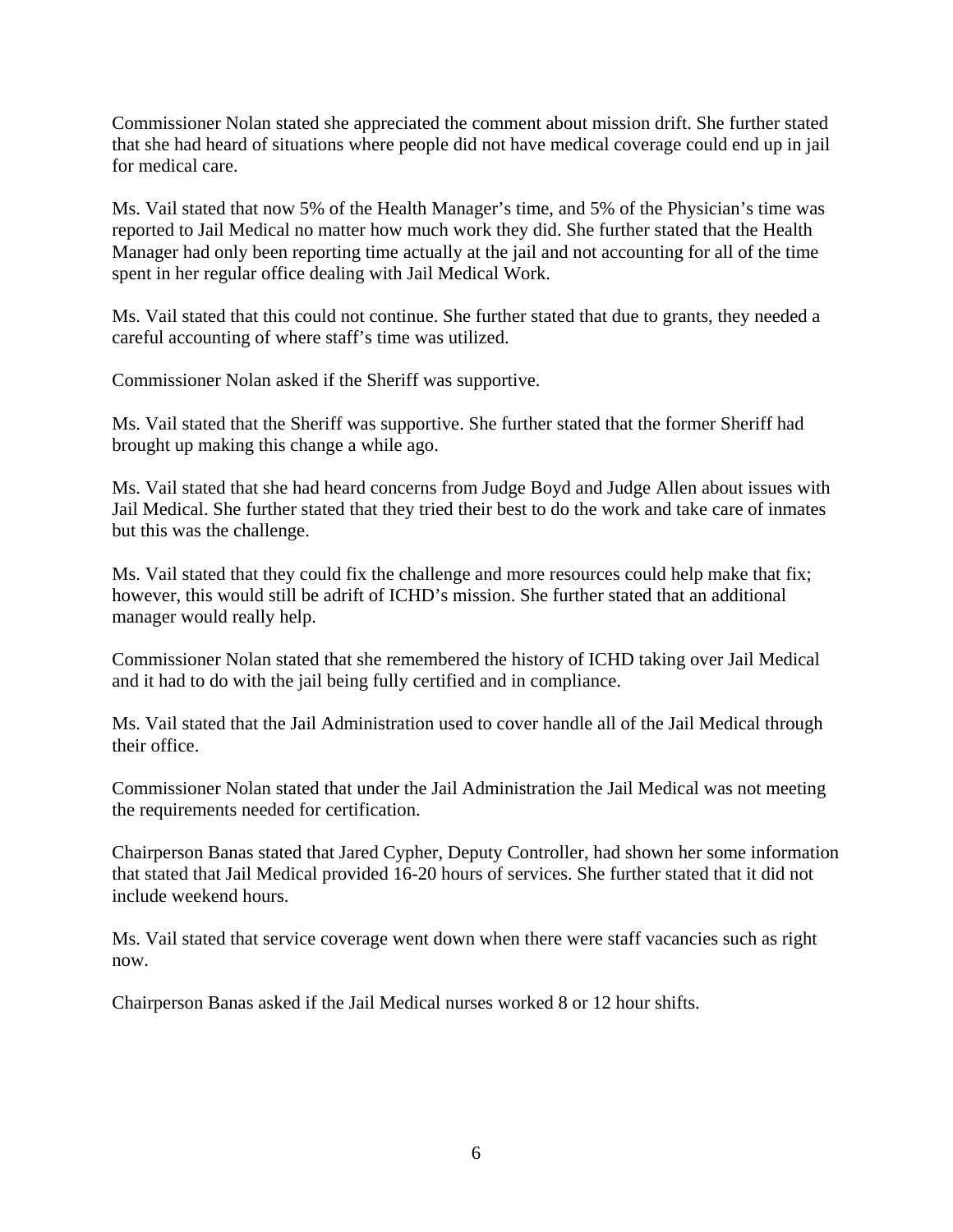Ms. Vail stated that hospital nurses commonly worked 12 hour shifts, but County nurses more commonly worked an 8 hour shift. She further stated that she was unsure of the shift length for the Jail Medical nurses.

Commissioner Sebolt stated that he had been clear about where he stood on privatization. He further stated that privatization was rarely ever as successful as it was promised.

Commissioner Sebolt stated that privatization rarely, if ever, saved as much money as promised. He further stated that privatization came with additional costs that were not included in the RFP.

Commissioner Sebolt stated that he did not think that privatization was a successful endeavor. He further stated that when the County approved the County Jail's Food Services privatization, he warned that it would start a slow creep into more privatization.

Commissioner Sebolt stated that it felt like that was what was happening.

Ms. Vail stated that she did not even know about that.

Commissioner Sebolt stated that he hated to say, "I told you so," but it felt that that was happening and this was a slow chipping away toward privatization. He further stated that they will privatize, and privatize, and privatize until there was so little being done by the County that they just privatized everything.

Commissioner Sebolt stated that this was not a successful way to go for the County. He further stated that unless there was a magic trick he would still be skeptical.

Chairperson Banas stated that she agreed with Ms. Vail that quality medical care was needed. She further stated that good time to examine this issue and push for more resources for the ICHD, if that was needed.

Chairperson Banas stated that maybe there would be a good firm to handle Jail Medical, but the Board of Commissioners needed to look at this. She further stated that if a director was uncomfortable with no manager somewhere in their department, then it needed to be examined.

Commissioner Sebolt stated that he agreed.

Commissioner Koenig stated that \$1.6 million was a lot of money. She asked if the Sheriff was fine with this or if that money was from somewhere else.

Ms. Vail stated that \$1.6 million was the amount of funding transferred to the ICHD from the ICSO.

Commissioner Koenig asked how many staff members would be laid off.

Ms. Vail stated that there would be eight positions. She further stated that it would affect five nurses, but two of those positions are currently vacant, two medical assistants, and an LPN.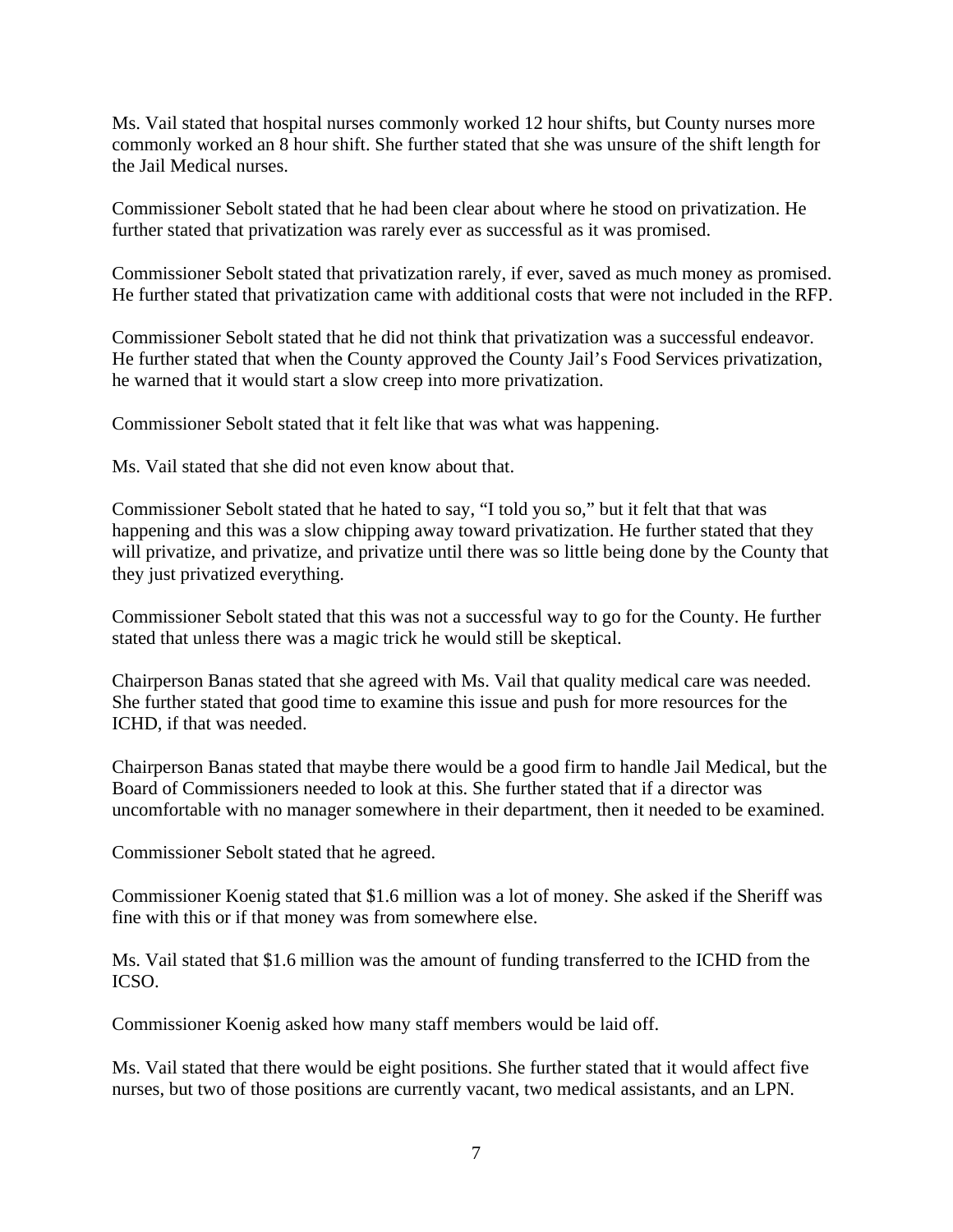Commissioner Koenig stated that she kept hearing from Ms. Vail that this was a hard service to provide.

Ms. Vail stated that this was difficult because this not what they were trained to do. She further stated that they tried but experienced challenges.

Ms. Koenig asked what the names of the private companies were.

Ms. Vail stated that they included Corizon and Correct Care Solutions.

Commissioner Koenig stated that there was no question that those companies would cost more than what they had currently budgeted. She asked if the County could create a new department that provided this services.

Commissioner Koenig stated that Ms. Vail was stating that the ICHD could not do Jail Medical.

Ms. Vail stated that she was not saying that, but it was not what they were trained to do.

Commissioner Koenig stated that maybe they could have a little department to handle Jail Medical. She further stated that she had spoken to the Sheriff and he was positive about making changes at that same time as they prepared to build the new facility.

Commissioner Koenig stated that the new facility probably would not be completed until 2022 but it was nice to have the ducks in a row. She further stated that it would help architecturally for the provider of Jail Medical to dictate their needs.

Discussion.

Commissioner Koenig stated that the timing to examine this issue could not be better.

Ms. Vail stated that was why she was bringing this to the Committee now. She further stated that doing Jail Medical differently was a maybe, but it was worth looking at it and making the decisions based on quality and patient care.

Ms. Vail stated that ICHD was currently struggling with Jail Medical.

Commissioner Sebolt stated that he wanted to be clear that he thought that quality patient care needed to be a priority, but he did not think that the County would get that through privatization. He further stated that a change may be needed, but privatization may not be the right change.

Commissioner Nolan stated that she commended Ms. Vail for looking down the road. She further stated that the new Justice Complex was a project that would not be done for another 3 years.

Commissioner Nolan stated that it was helpful to have the foresight to examine Jail Medical and look at options. She further stated that she appreciated it.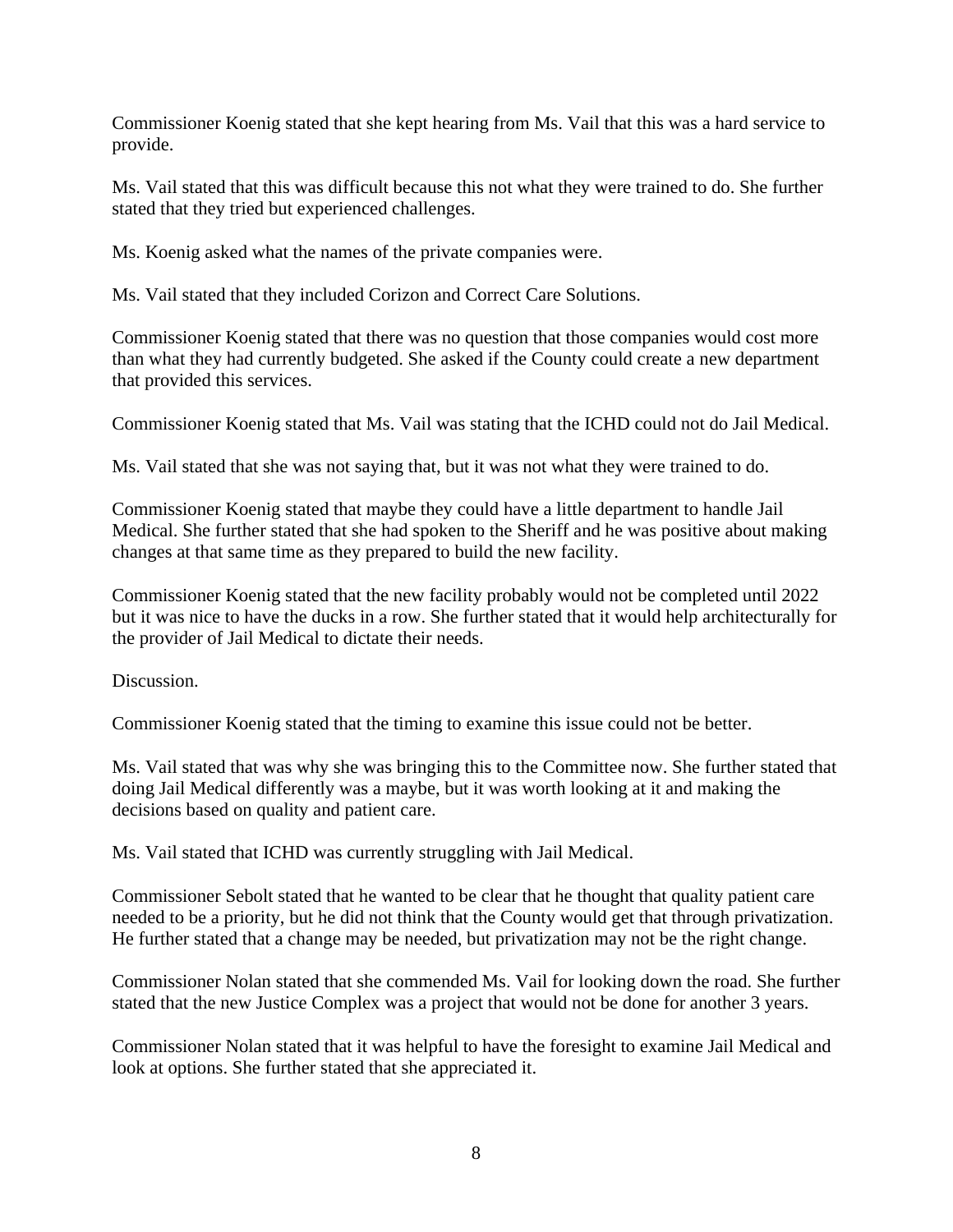Ms. Vail stated that the Sheriff was not necessarily up to speed on Jail Medical because he was relatively new in that position and had a lot going on. She further stated that the issue was that there were a lot of gaps and holes that needed to be covered.

Ms. Vail stated that having a Jail Medical manager was essential. She further stated that Judge Boyd had contacted her a number of times to speak to her about medication issues.

Ms. Vail stated that she and Judge Boyd had met, discussed the issues, fixed the problems and then problems developed again. She further stated that there must be an answer.

Commissioner Koenig stated that she heard Ms. Vail state that Jail Medical was not meeting her standards and making her uncomfortable. She asked if the County made a department to handle Jail Medical should it be under ICHD or ICSO.

Ms. Vail stated that if completely separate from ICHD that would be even more costly and difficult. She further stated that Major Southworth stated at the Law & Courts Committee that the ICSO did not want that responsibility and they did not speak medical.

Chairperson Banas stated that she spoke with Ms. Vail earlier in the week and had asked about changing Jail Medical to a hybrid system where it was partially done by the County and partially privatized.

Chairperson Banas asked if it was possible to contract with services to back fill when needed.

Ms. Vail stated that the firms would not be interested in doing that because helping the County would not encourage the County to hire them and it would be working against themselves. She further stated that when she had worked in Kalamazoo there were some organizations that would fill in gaps, but she was not sure if they could provide that for nurses for backfill.

Ms. Vail stated that they did use temporary employees to some extent in ICHD. She further stated that it was not the easiest position to recruit people for as it involved working in the jail.

Commissioner Sebolt stated that in response to these companies backfilling positions that had been done to some extent by Canteen Food Services. He further stated that regarding the comment about not wanted to compete against themselves, it proved some of his concerns.

Commissioner Sebolt stated that of course patient care should be number one, but private companies always wanted profit above all. He further stated that patient care would be number two if they privatized because making money was always number one for private companies.

Commissioner Sebolt stated that the County would not keep quality patient care as top priority if they go private.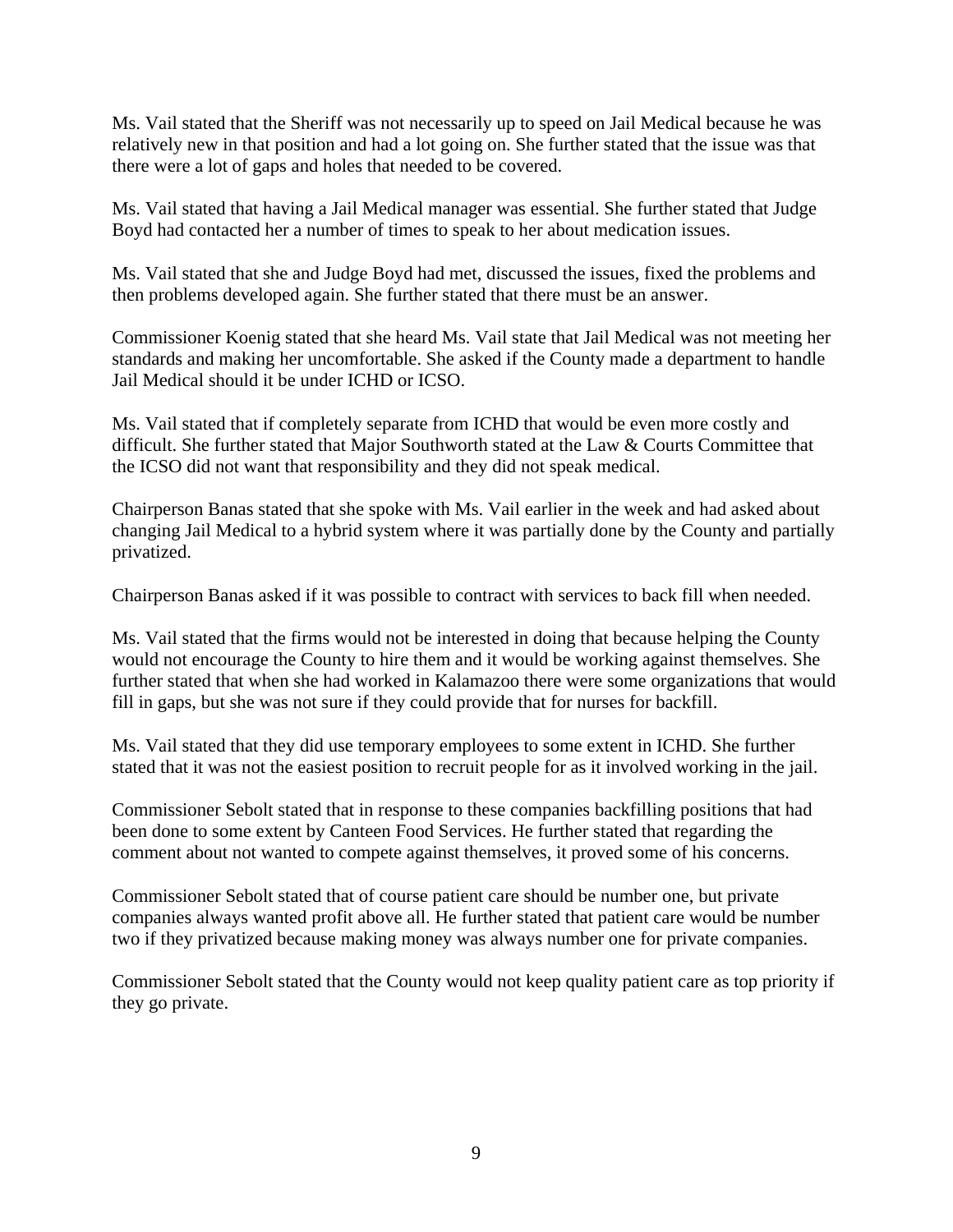Chairperson Banas stated that the County would go forward for the RFP and bring back the information. She further stated that this was an issue that should be settled sooner rather than later, and it was a good time to explore this issue.

Chairperson Banas stated that this was a good time to plan the facility and make changes. She further stated with the difficulties they were experiencing, the Board of Commissioners should not leave ICHD hanging.

Chairperson Banas stated that the ICHD needed real resources now. She further stated that part of the trouble in government was that the offices were always working with the least amount of people possible.

Chairperson Banas stated that other areas of the County worked with less such as the Clerk's Office had less staff and the Sheriff's office has less Deputies. She further stated that they would not let this go without a conclusion.

Chairperson Banas stated that the Board of Commissioners should look at numbers soon and resolve the issue.

Commissioner Nolan stated that she wanted to comment that there would have been a report tonight about the Medical Care Facility, which was a premier care facility and nonprofit. She further stated that there was a waiting list for it.

Commissioner Nolan stated that there were many for-profit medical care facilities in the County too. She further stated that people did not have a choice but to use them because of the waiting list.

Commissioner Nolan stated that it was a good idea to have the County provide the services but it was not always possible.

Chairperson Banas stated that she would like to investigate ways to retain employees in Jail Medical even though it was a tough environment. She further stated that there may be ways to make the job more appealing.

Chairperson Banas stated that it was a necessary job because people who were incarcerated often had some serious medical and substance abuse issues, and very serious needs. She further stated that they needed to find a way to make this work.

Chairperson Banas stated that employees needed to understand that they were valued and maybe that was not always communicated well.

Commissioner Koenig stated that the Medical Care Facility acted as a nonprofit but could do it because they were funded by Medicaid and Medicare. She further stated that if Jail Medical could be funded in the same manner, it could be perfect.

Ms. Vail stated that inmates could not be covered by Medicaid or Medicare.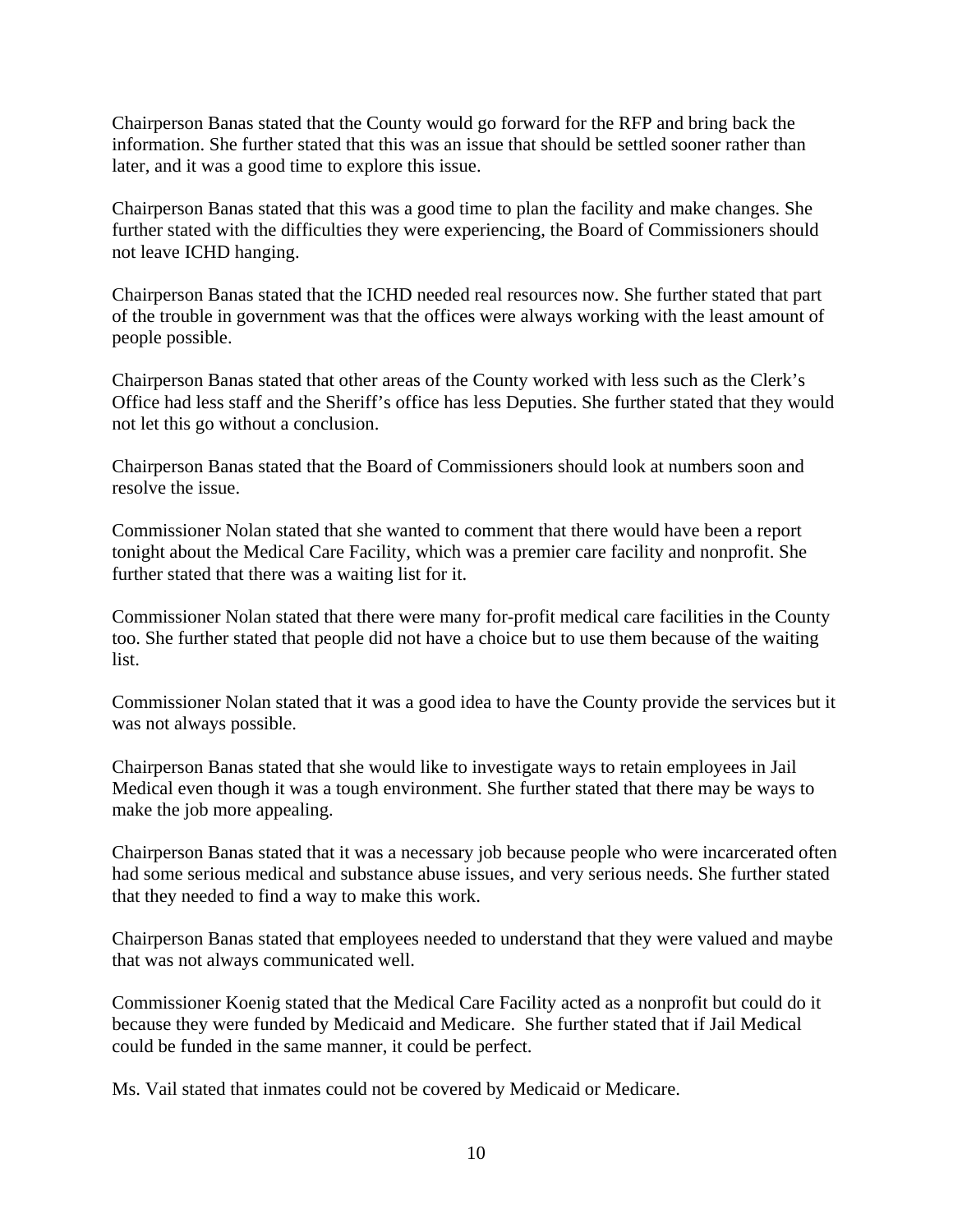Commissioner Koenig stated that was true, but this needed to be changed. She further stated that this Country was a mess with health care.

Chairperson Banas thanked Ms. Vail for the discussion.

**Announcements** 

None.

Public Comment

None.

**Adjournment** 

The meeting was adjourned at 7:30 p.m.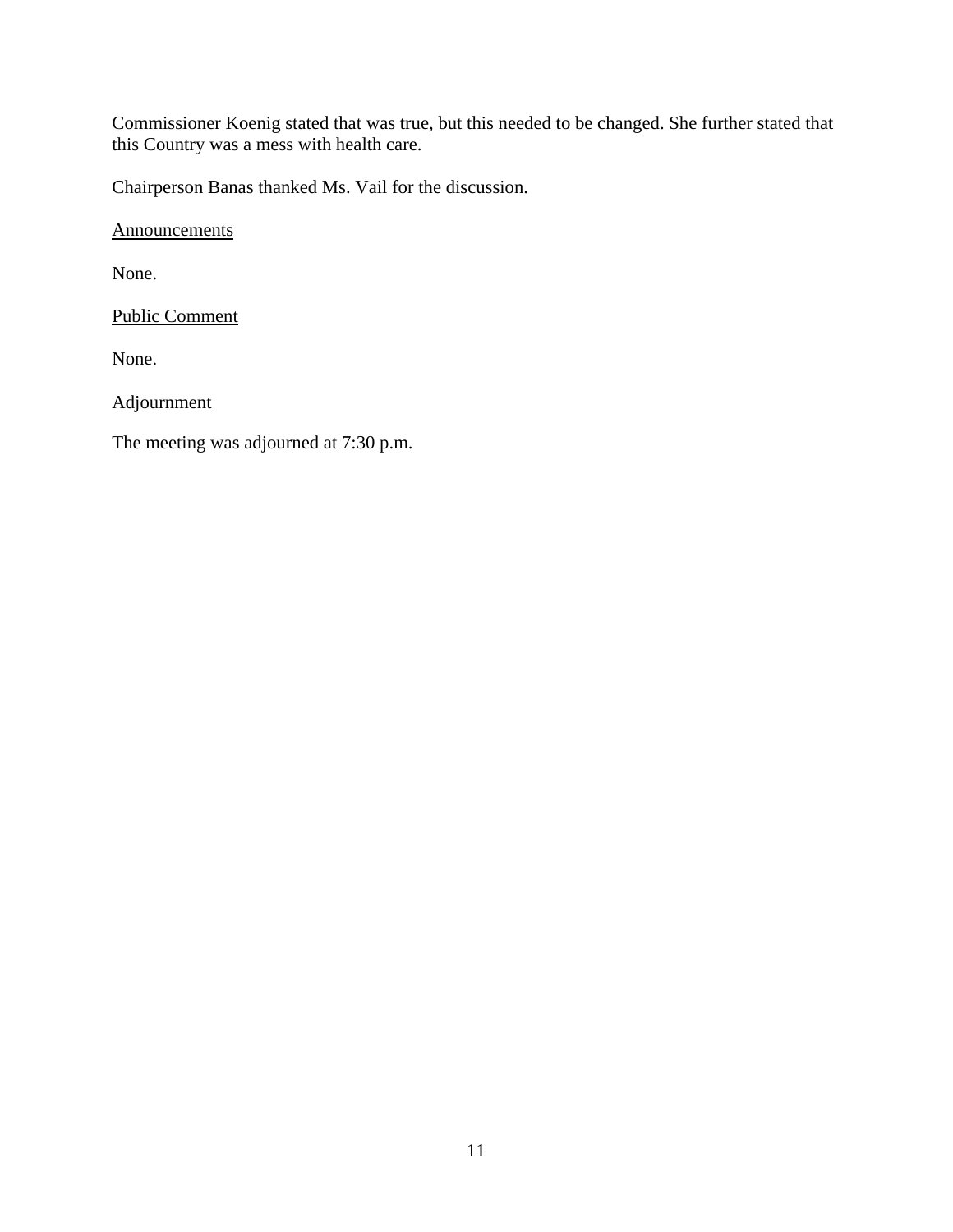# **OCTOBER 15, 2018 HUMAN SERVICES AGENDA STAFF REVIEW SUMMARY**

# **ACTION ITEMS:**

# **The Deputy Controller is recommending approval of the following resolutions**

#### *3. Health Department*

*a. Resolution to Accept Substance Use Disorder Funding Award* 

This resolution accepts a funding award of \$201,317 provided through the U.S. Department of Health Resources and Services Administration to expand access to integrated substance use disorder and mental health services effective September 1, 2018 through August 31, 2019.

*b. Resolution to Authorize the First Year of s New Funding Cycle of the Americorps\*Vista Grant 2018-2019* 

This resolution accepts a first year of a new funding cycle for the AmeriCorps\*VISTA Program budget in the amount of \$142,413, effective September 6, 2018 through September 4, 2019.

*c. Resolution to Authorize an Amendment with BCBSM Administrative Services Agreement*  This resolution amends the Administrative Services Agreement with BCBSM effective October 1, 2018 through the duration of this agreement, and renews it automatically on an annual basis. This agreement is in place for paying claims from health care services provided through jail medical.

# *d. Resolution Authorize Agreements with Wayne Children's Healthcare Access Program to Act as the Fiduciary/Payee for Agency Funding*

This resolution authorizes the acceptance of funds from WCHAP in the amount of \$487,290 where ICHD will act as their fiduciary/payee. This agreement will be effective October 1, 2018 through September 30, 2019. As the Medicaid Outreach Match Partner for WCHAP, ICHD will:

- 1. Receive funds from WCHAP in the amount of \$487, 290
- 2. Set up a system to provide quarterly reimbursement of costs.
- 3. Process Medicaid Outreach documentation required to draw Medicaid Outreach Match Funds.
- 4. Perform on site monitoring of WCHAP.
- 5. Forward any required reports as provided by WCHAP.

# WCHAP will:

- 1. Provide quarterly financial reports of all expenses.
- 2. Provide quarterly reports for Medicaid Outreach.
- 3. Keep ICHD up-to-date on any changes in funding.

# **OTHER ITEMS:**

- *1. Health Center Board Interviews*
- *2. Medical Care Facility Update on Additions/Renovations*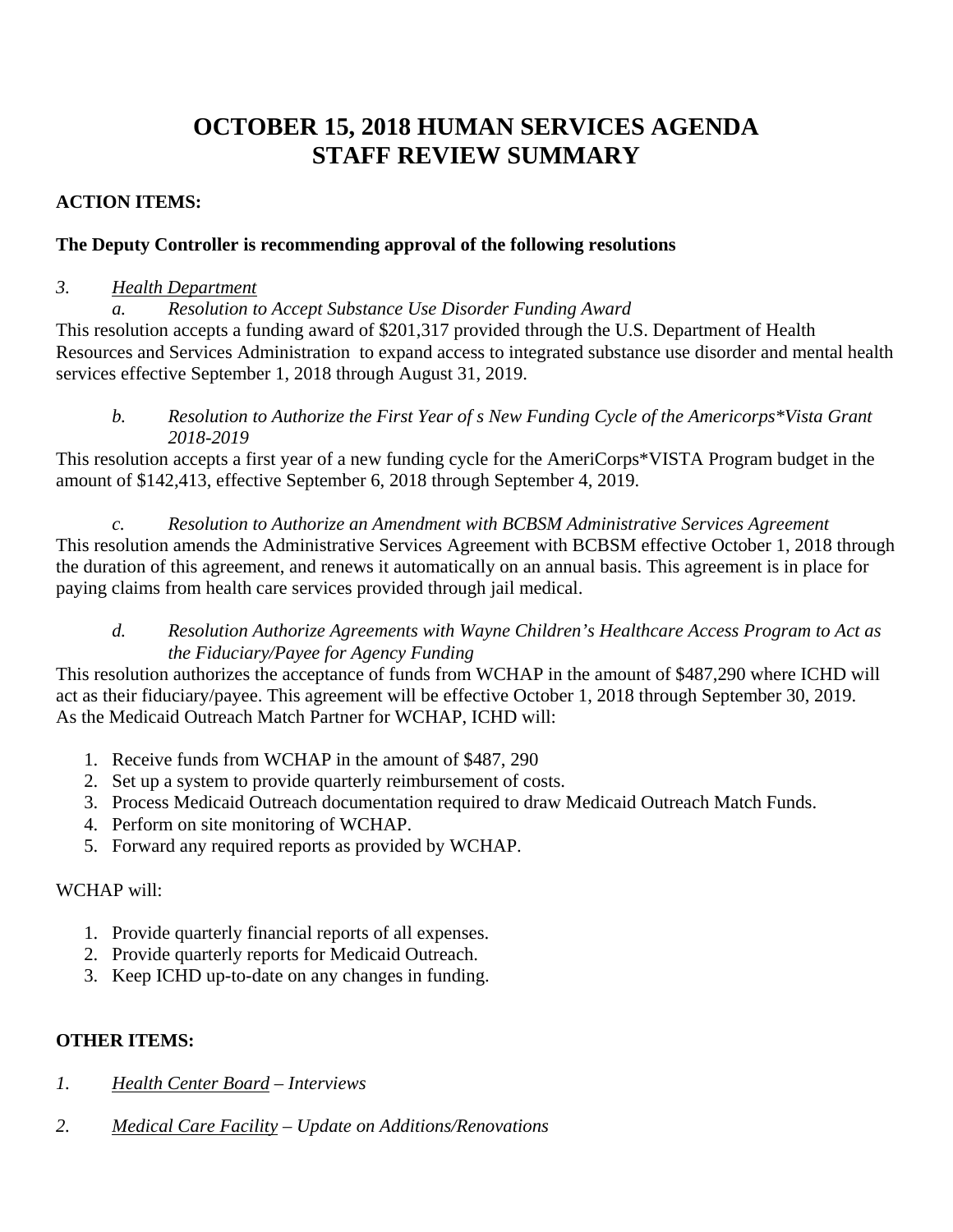<span id="page-13-0"></span>

| TO:             | Board of Commissioners Human Services, County Services, and Finance Committees |  |
|-----------------|--------------------------------------------------------------------------------|--|
| <b>FROM:</b>    | Linda S. Vail, MPA, Health Officer                                             |  |
| DATE:           | September 25, 2018                                                             |  |
| <b>SUBJECT:</b> | Accept Substance Use Disorder Funding Award                                    |  |
|                 | For the meeting agenda of October $15^{th}$ , $16^{th}$ , and $17^{th}$ , 2018 |  |

# **BACKGROUND**

Ingham County Health Department's (ICHD's) Community Health Centers (CHCs) wish to accept a funding award in the amount of \$201,317.00 provided through the U.S. Department of Health Resources and Services Administration (HRSA). This award will be used to implement and advance evidence-based strategies to expand access to integrated substance use disorder (SUD) and mental health services and will be effective September 1, 2018 through August 31, 2019. Subsequent year funding will be contingent upon implementation of the proposed project within eight months of the award.

In order to expand access to integrated substance use disorder and mental health services, this award will include the following creation of positions and purchases:

- 1.0 FTE Community Health Worker at \$38,572.55 (UAW Grade D, Step 5).
- 1.0 FTE Behavioral Health Consultant (Licensed Clinical Social Worker) at \$80,000.00 via an amendment to ICHD's existing services agreement with Community Mental Health Authority of Clinton, Eaton and Ingham Counties (CMH-CEI).
- A one-time funding purchase of \$36,555.00 for supplies to equip the operational space at the Sparrow-VOA Health Center to accommodate the 1.0 FTE Ingham County Employee and the 1.0 Contractual Employee.

# **ALTERNATIVES**

There are no alternatives.

# **FINANCIAL IMPACT**

This acceptance of this award will be an increase in funding by \$201,317.00 for evidence-based strategies to expand access to integrated substance use disorder and mental health services in ICHD's CHCs.

# **STRATEGIC PLANNING IMPACT**

This resolution supports the overarching long-term objective of promoting accessible healthcare, specifically section A.1 (e) of the Action Plan – Expand access to healthcare for county residents, with an emphasis on the uninsured and underinsured.

# **OTHER CONSIDERATIONS**

There are no other considerations.

# **RECOMMENDATION**

Based on the information presented, I respectfully recommend authorizing ICHD to accept a funding award of \$201,317.00 provided through the U.S. Department of Health Resources and Services Administration to expand access to integrated substance use disorder and mental health services effective September 1, 2018 through August 31, 2019.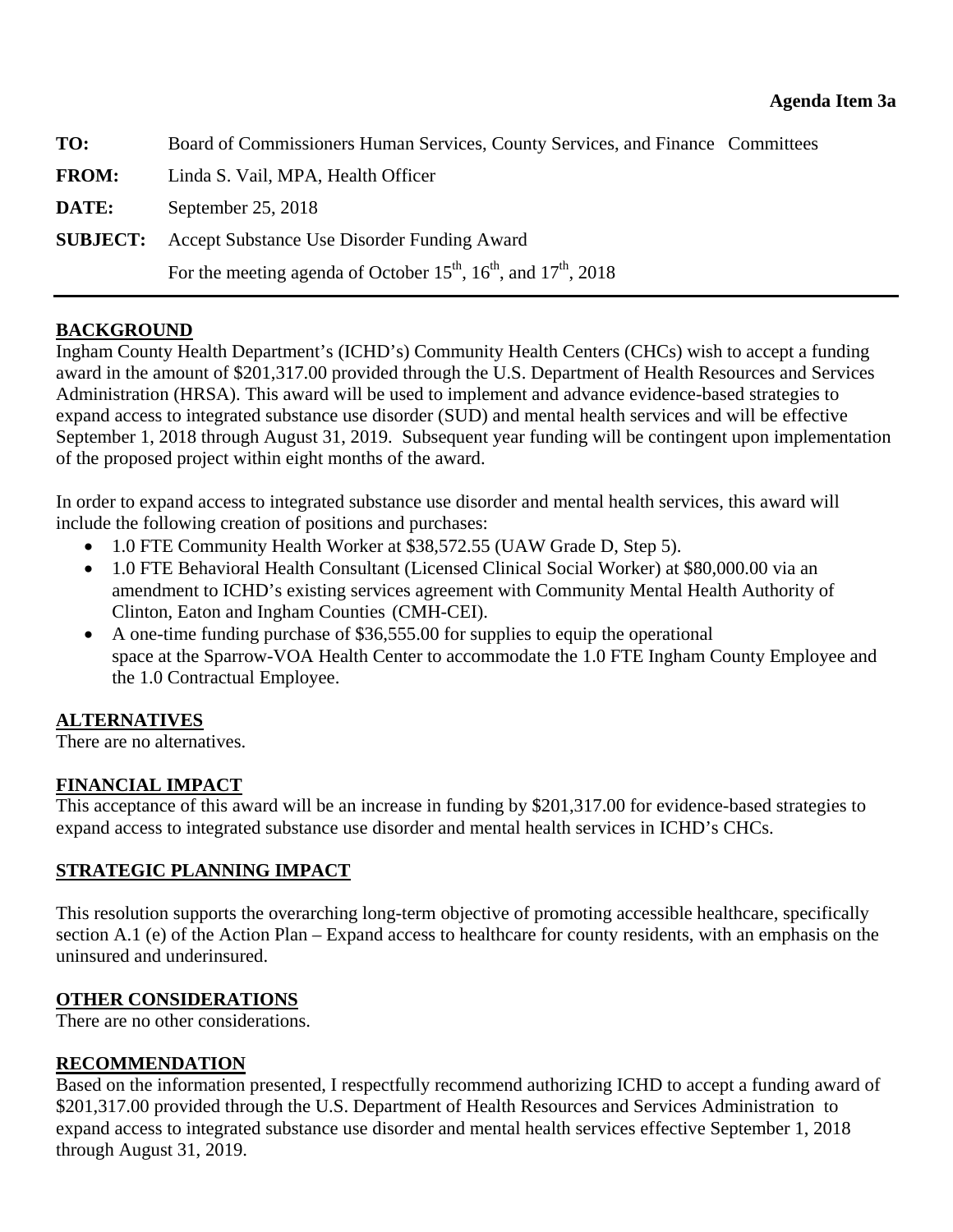Introduced by the Human Services, County Services, and Finance Committees of the:

# INGHAM COUNTY BOARD OF COMMISSIONERS

# **RESOLUTION TO ACCEPT SUBSTANCE USE DISORDER FUNDING AWARD**

WHEREAS, the Ingham County Health Department's (ICHD's) Community Health Centers (CHCs) wish to accept a funding award in the amount of \$201,317.00; and

WHERAS, the funds are provided through the U.S. Department of Health Resources and Services Administration (HRSA); and

WHEREAS, this award will be used to implement and advance evidence-based strategies to expand access to integrated substance use Disorder (SUD) and mental health services; and

WHEREAS, this award will be effective September 1, 2018 through August 31, 2019; and

WHEREAS, subsequent year funding will be contingent upon implementation of the proposed project within 8 months of the award; and

WHEREAS, in order to expand access to integrated substance use disorder and mental health services, this award will include the following creation of positions and purchases:

- 1.0 FTE Community Health Worker at \$38,572.55 (UAW Grade D, Step 5).
- 1.0 FTE Behavioral Health Consultant (Licensed Clinical Social Worker) at \$80,000.00 via an amendment to the ICHD's existing services agreement with Community Mental Health Authority of Clinton, Eaton and Ingham Counties (CMH-CEI).
- A one-time funding purchase of \$36,555.00 for supplies to equip the operational space at the Sparrow-VOA Health Center to accommodate the 1.0 FTE Ingham County Employee and the 1.0 Contractual Employee; and

WHEREAS, this acceptance of this award will be an increase in funding by \$201,317.00 for evidence-based strategies to expand access to integrated substance use disorder and mental health services in ICHD's CHCs; and

WHEREAS, the Ingham Community Health Center Board recommends accepting the award of the \$201,317.00 from HRSA effective September 1, 2018 through August 31, 2019; and

WHEREAS, the Health Officer recommends accepting the award of the \$201,317.00 from HRSA effective September 1, 2018 through August 31, 2019.

THEREFORE BE IT RESOLVED, that the Ingham County Board of Commissioners accepts the award of the \$201,317.00 from HRSA effective September 1, 2018 through August 31, 2019.

BE IT FURTHER RESOLVED, that the Board of Commissioners authorizes the creation of 1.0 FTE Community Health Worker position (\$38,572.55 UAW Grade D, Step 5).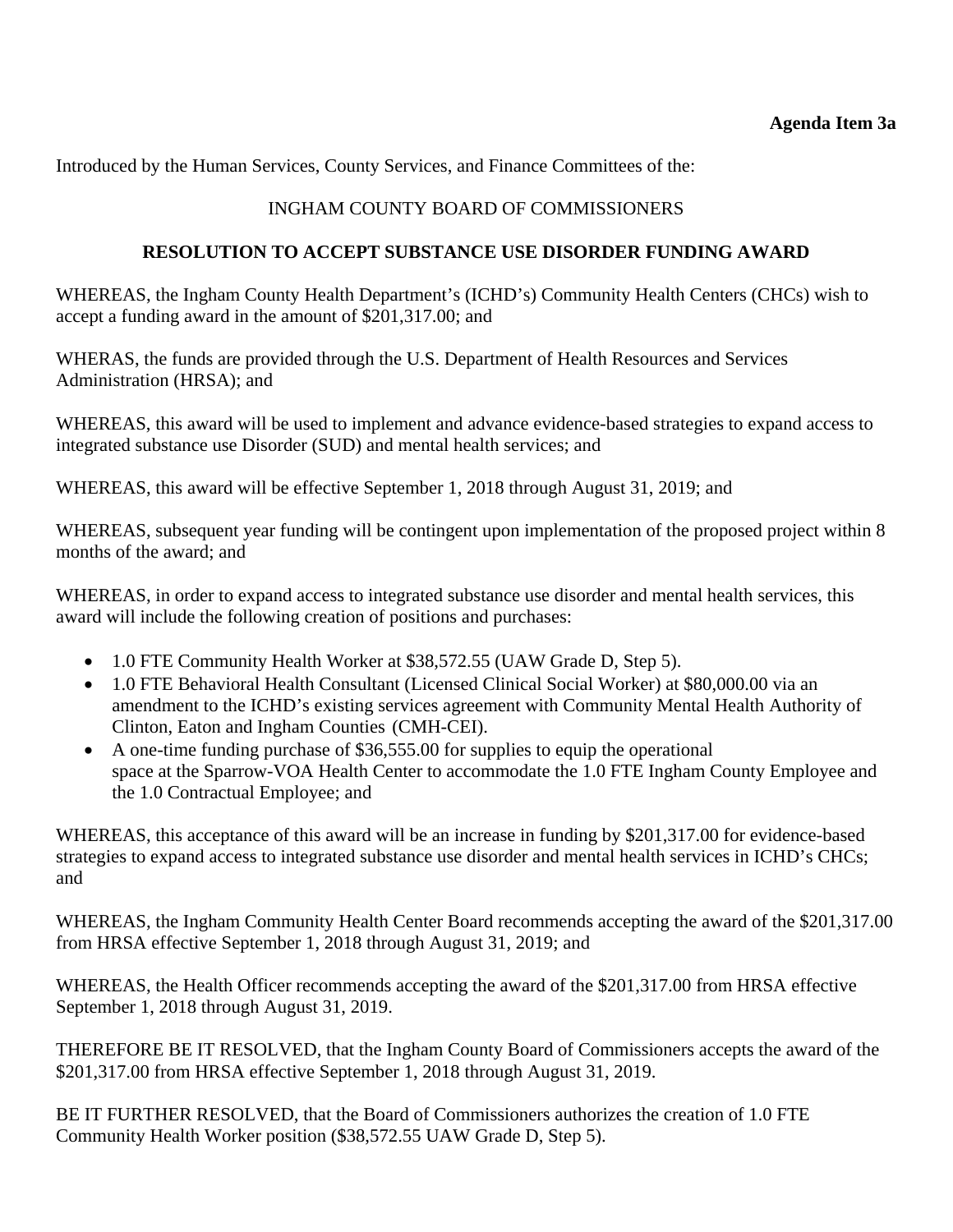BE IT FURTHER RESOLVED, that the Board of Commissioners authorizes amending the existing agreement with CMH-CEI to add a 1.0 FTE Behavioral Health Consultant at \$80,000.00.

BE IT FURTHER RESOLVED, that the Board of Commissioners authorizes a one-time funding purchase of \$36,555.00 for supplies to equip the operational space at the Sparrow-VOA Health Center to accommodate these additional 2.0 FTE positions.

BE IT FURTHER RESOLVED, that the Controller/Administrator is authorized to make any necessary budget adjustments and changes to the position allocation list consistent with this resolution.

BE IT FURTHER RESOLVED, that the Chairperson of the Ingham County Board of Commissioners is authorized to sign any necessary contract documents consistent with this resolution upon approval as to form by the County Attorney.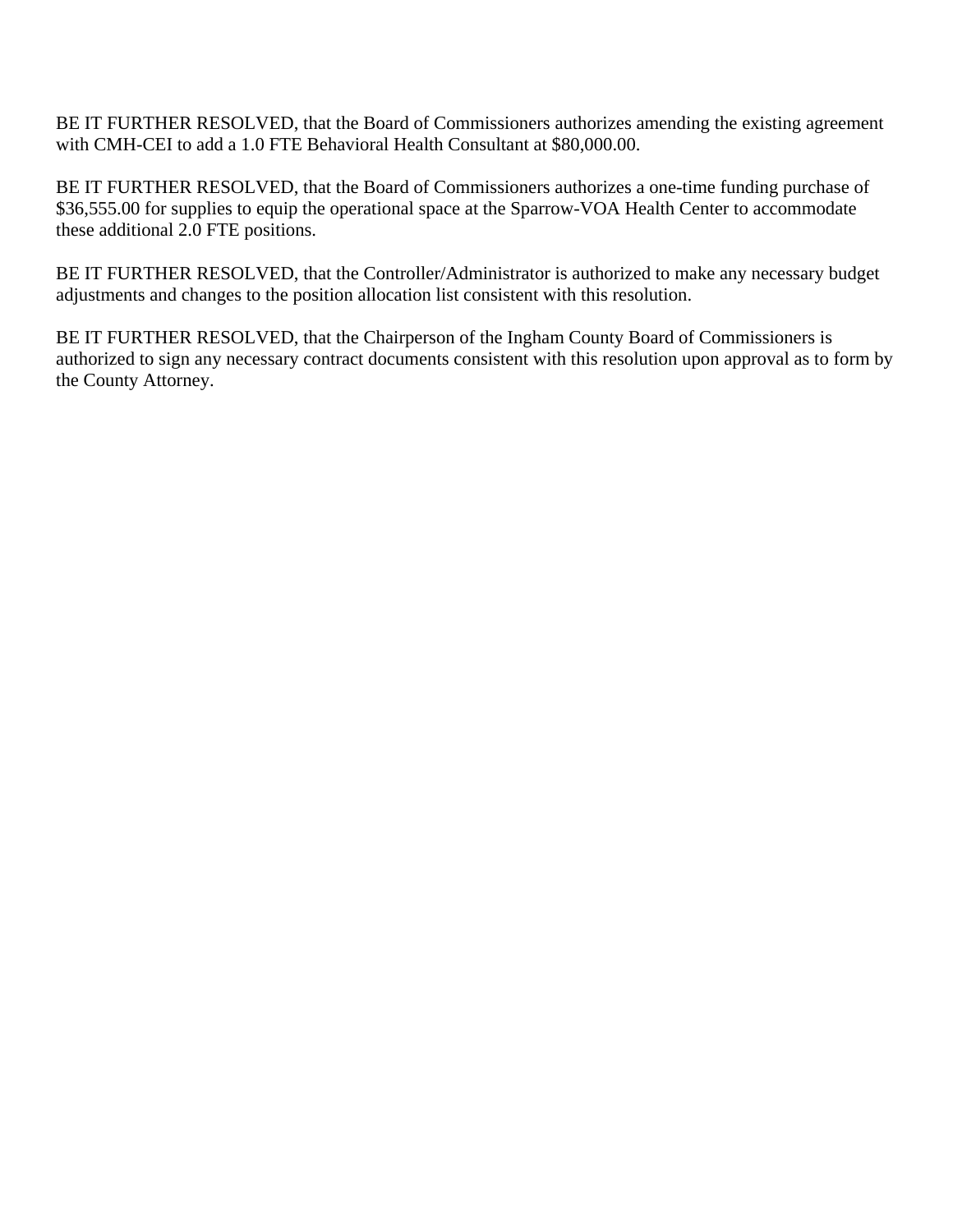<span id="page-16-0"></span>

| TO:          | Board of Commissioners Human Services and Finance Committees                                               |  |
|--------------|------------------------------------------------------------------------------------------------------------|--|
| <b>FROM:</b> | Linda S. Vail, MPA, Health Officer                                                                         |  |
| DATE:        | September 28, 2019                                                                                         |  |
|              | <b>SUBJECT:</b> Resolution to accept the first year of a new funding cycle of the AmeriCorps*VISTA Project |  |
|              | For the meeting agendas of October 15 and October 17, 2018                                                 |  |

# **BACKGROUND**

Ingham County Health Department (ICHD) wishes to accept the first year of a new FY18-19 funding cycle from the Corporation for National and Community Services (CNCS) to be used for the AmeriCorps \*VISTA Program. This cycle of funding will allow 16 AmeriCorps \*VISTA members to perform national services for strengthening and supplementing efforts to eliminate poverty and poverty-related human, social, and environmental issues. On behalf of the Power of We Consortium (PWC), ICHD was the recurring recipient of grant funds in support of the AmeriCorps\* VISTA Project from 2006-2010, and annual renewal of such funding was accepted by resolution (#06-333, #07-307, #08-321, #09-159, #10-055, #10-396 ). Through Resolution # 17-358, ICHD was the recipient of grant funds in support of the AmeriCorps\*VISTA Project from the CNCS, used for the FY17-18 funding cycle. This first year of a new FY18-19 funding cycle from CNCS totaling \$142,413 will be effective September 6, 2018 through September 4, 2019.

# **ALTERNATIVES**

There are no alternatives.

# **FINANCIAL IMPACT**

CNCS has granted ICHD the first year of funding for the AmeriCorps\*VISTA Program with a total budget of \$142,413 for the 2018-2019 fiscal year comprised of \$10,000 of CNCS funds and \$132,413 local resources, and authorizes a grant agreement with the CNCS for the time period of September 6, 2018 through September 4, 2019. Out of a total of 12 FTE AmeriCorps\*VISTA members, 11 FTE will be placed in host sites selected through an RFP process and 1 FTE AmeriCorps\*VISTA Leader will be placed with the ICHD AmeriCorps\* VISTA program.

The Local Resources are drawn from:

- 1) Cash contributions from the external host sites totaling \$110,340
- 2) General funds from Ingham County \$22,073

From the local resources, CNCS is requiring payment of the VISTA Cost Share in the amount of \$49,244.

Separate from the \$142,413 budget, CNCS will pay the following member expenses directly to the members out of additional Federal dollars: For living allowances, CNCS will pay \$150,134, for education and end of service awards, CNCS will pay \$94,720, and for health insurance CNCS will pay \$43,200, for a total of \$288,054. All funding for the AmeriCorps VISTA Program was included in the FY2018-19 budget.

# **STRATEGIC PLANNING IMPACT**

This resolution supports the overarching long-term objective of Promoting Accessible Healthcare, specifically section A.1(e) of the Action Plan – Expand access to healthcare for county residents, with an emphasis on the uninsured and underinsured.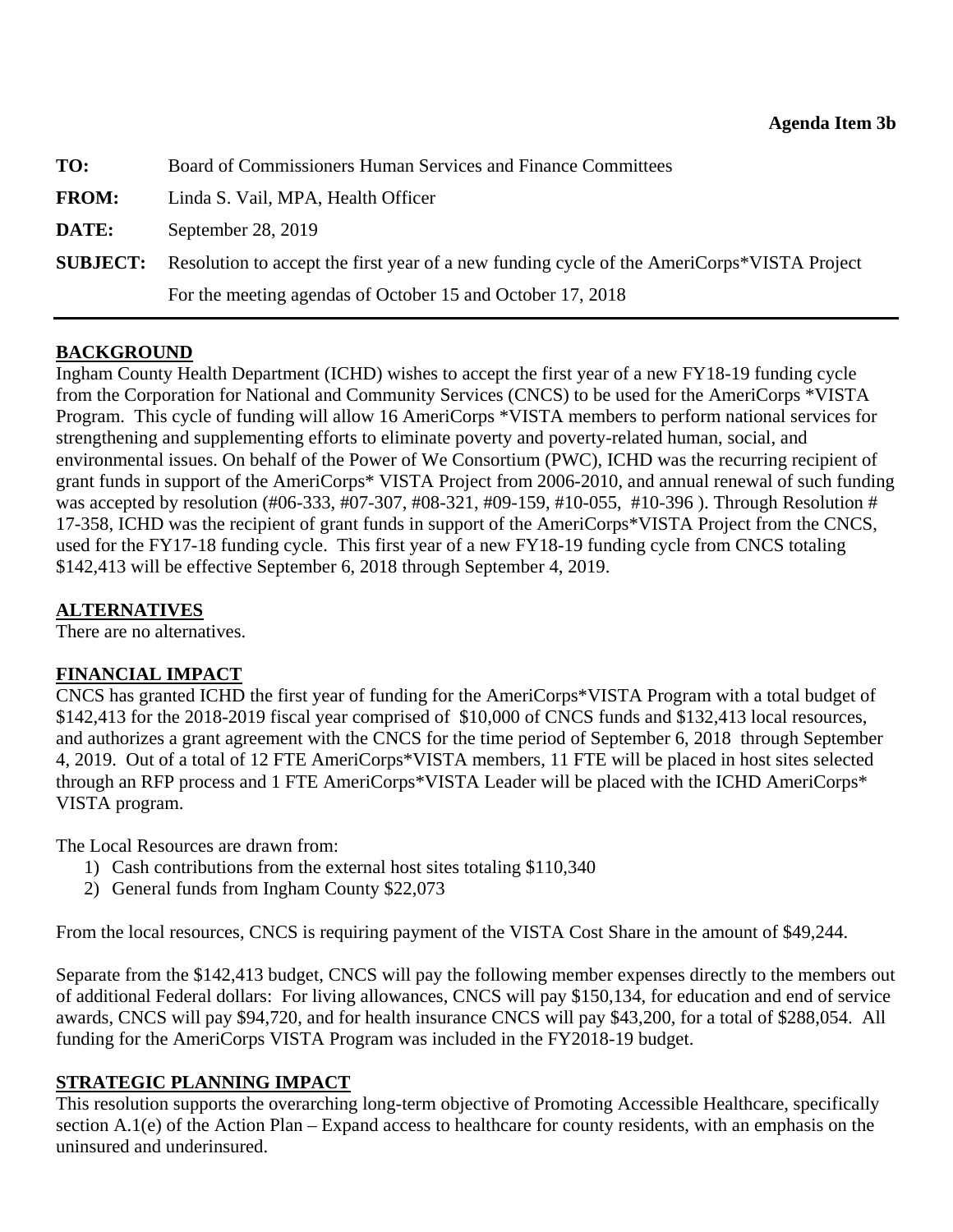This resolution also supports Goal F. Human Resources and Staffing: Attract and retain exceptional employees who reflect the community they serve and who prioritize public service

# **OTHER CONSIDERATIONS**

There are no other considerations.

# **RECOMMENDATION**

Based on the information presented, I respectfully recommend approval of the attached resolution to accept a first year of a new funding cycle for the AmeriCorps\*VISTA Program budget in the amount of \$142,413, effective September 6, 2018 through September 4, 2019.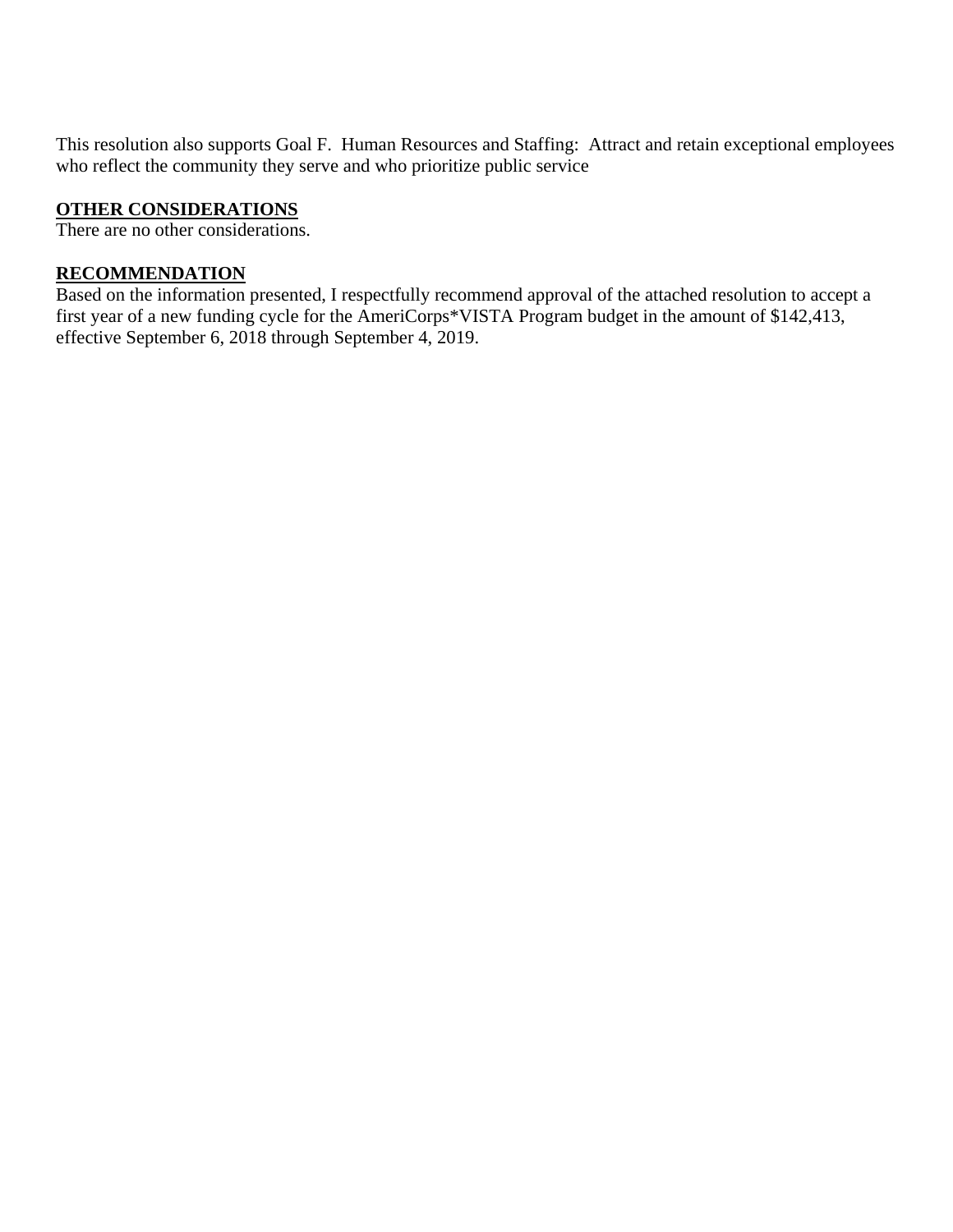Introduced by the Human Services and Finance Committees of the:

# INGHAM COUNTY BOARD OF COMMISSIONERS

# **RESOLUTION TO AUTHORIZE THE FIRST YEAR OF A NEW FUNDING CYCLE OF THE AMERICORPS\*VISTA GRANT 2018-2019**

WHEREAS, Ingham County Health Department (ICHD) wishes to accept the first year of a new FY18-19 funding cycle from the Corporation for National and Community Services (CNCS) to be used for the AmeriCorps \*VISTA Program; and

WHEREAS, this cycle of funding will allow 16 AmeriCorps \*VISTA members to perform national services for strengthening and supplementing efforts to eliminate poverty and poverty-related human, social, and environmental issues; and

WHEREAS, ICHD was the recurring recipient of grant funds in support of the AmeriCorps\* VISTA Project from 2006-2010, and annual renewal of such funding was accepted by resolution (#06-333, #07-307, #08-321, #09-159, #10-055, #10-396 ); and

WHEREAS, through Resolution #17-358, ICHD was the recipient of grant funds in support of the AmeriCorps\*VISTA Project from the CNCS, used for the FY17-18 funding cycle; and

WHEREAS, this first year of a new FY18-19 funding cycle from CNCS totaling \$142,413 will be used for the AmeriCorps \*VISTA Program and will be effective September 6, 2018 through September 4, 2019; and

WHEREAS, CNCS has granted ICHD the first year of funding for the AmeriCorps\*VISTA Program with a total budget of \$142,413 for the 2018-2019 fiscal year comprised of \$10,000 of CNCS funds and \$132,413 of local resources, and authorizes a grant agreement with the CNCS for the time period of September 6, 2018 through September 4, 2019; and

WHEREAS, out of a total of 12 FTE AmeriCorps\*VISTA members, 11 FTE will be placed in host sites selected through an RFP process and 1 FTE AmeriCorps\*VISTA Leader will be placed with the ICHD AmeriCorps\* VISTA program; and

WHEREAS, the local resources are drawn from:

- 1) Cash contributions from the external host sites totaling \$110,340
- 2) General funds from Ingham County \$22,073

WHEREAS, from the Local Resources, CNCS is requiring payment of the VISTA Cost Share in the amount of \$49,244; and

WHEREAS, separate from the \$142,413 budget, CNCS will pay the following member expenses directly to the members out of additional Federal dollars: For living allowances, CNCS will pay \$150,134, for education and end of service awards, CNCS will pay \$94,720, and for health insurance CNCS will pay \$43,200, for a total of \$288,054; and

WHEREAS, all funding for the AmeriCorps VISTA Program was included in the FY2018-19 budget; and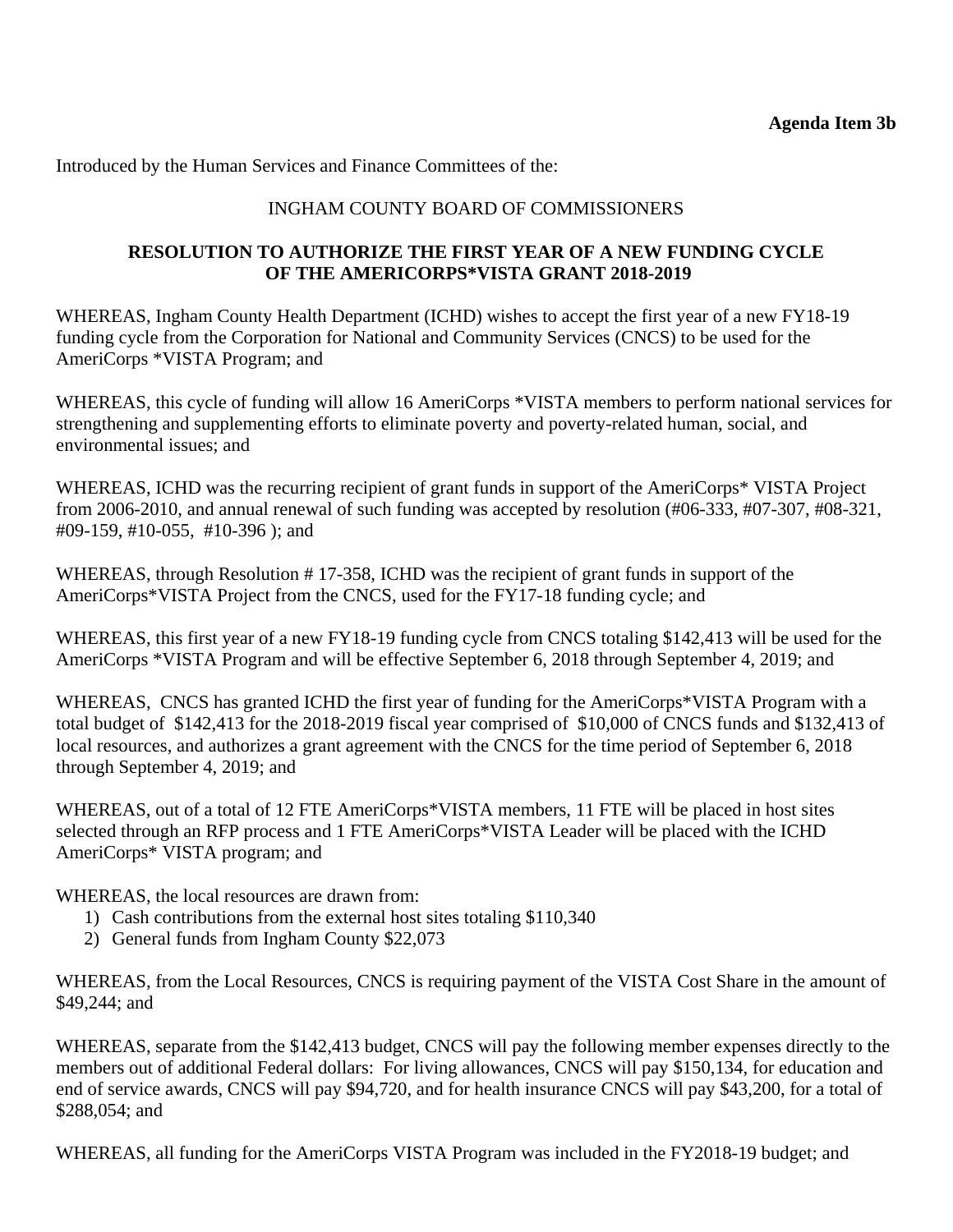WHEREAS, the Health Officer recommends that the Board of Commissioners accept the first year of a new FY18-19 funding cycle from the Corporation for National and Community Services (CNCS) to be used for the AmeriCorps \*VISTA Program effective September 6, 2018 through September 4, 2019.

THEREFORE BE IT RESOLVED, that the Board of Commissioners accept the first year of a new FY18-19 funding cycle from the Corporation for National and Community Services (CNCS) to be used for the AmeriCorps \*VISTA Program effective September 6, 2018 through September 4, 2019.

BE IT FURTHER RESOLVED, that this cycle of funding will allow 16 AmeriCorps \*VISTA members to perform national services for strengthening and supplementing efforts to eliminate poverty and poverty-related human, social, and environmental issues.

BE IT FURTHER RESOLVED, that CNCS has granted ICHD the first year of funding for the AmeriCorps\*VISTA Program with a total budget of \$142,413 for the 2018-2019 fiscal year comprised of \$10,000 of CNCS funds and \$132,413 of local resources, and authorizes a grant agreement with the CNCS for the time period of September 6, 2018 through September 4, 2019.

BE IT FURTHER RESOLVED, that out of a total of 12 FTE AmeriCorps\*VISTA members, 11 FTE will be placed in host sites selected through an RFP process and 1 FTE AmeriCorps\*VISTA Leader will be placed with the ICHD AmeriCorps\* VISTA program.

BE IT FURTHER RESOLVED, that the local resources are drawn from:

- 1) Cash contributions from the external host sites totaling \$110,340
- 2) revenue from Ingham County \$22,073

BE IT FURTHER RESOLVED, that the Health Officer is authorized to submit the 2018-2019 budget electronically through the CNCS E-Grants system, and tentatively electronically approve the Memorandum of Agreement, and after approval as to form by the County Attorney, the Memorandum of Agreement is final.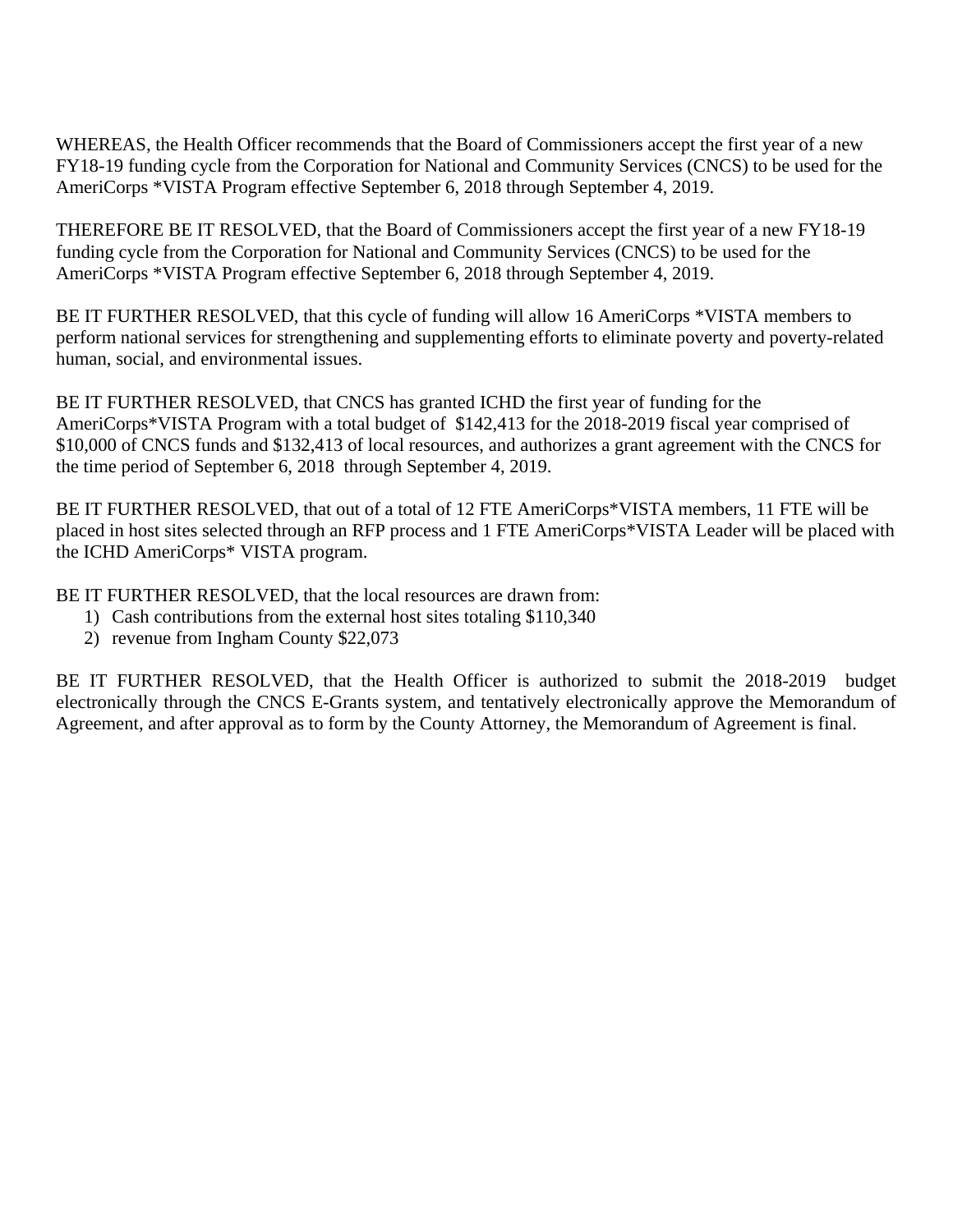<span id="page-20-0"></span>

| TO:          | Board of Commissioners Human Services Committee                          |  |
|--------------|--------------------------------------------------------------------------|--|
| <b>FROM:</b> | Linda S. Vail, MPA, Health Officer                                       |  |
| DATE:        | September 28, 2018                                                       |  |
|              | <b>SUBJECT:</b> Amendment to Administrative Services Agreement with BCBS |  |

# **BACKGROUND**

Ingham County Health Department (ICHD) wishes to amend the Administrative Services Agreement with Blue Cross Blue Shield of Michigan (BCBSM), for paying claims from health care services provided through jail medical. BCBSM has made adjustments to the fees associated with prescription services and fees gained upon subrogation which requires an amendment to the agreement to disclose these fee changes. Execution of this amendment is necessary to maintain the contract, regardless of ICHC's use of the prescription or subrogation service October 1, 2018 through the duration of the agreement, and will renew automatically on an annual basis.

#### **ALTERNATIVES**

There are no alternatives.

# **FINANCIAL IMPACT**

ICHD does not utilize the prescription drug benefits nor the subrogation services affected by the amendment; therefore there are no increased fees or costs to the agreement association with entering this amendment.

#### **STRATEGIC IMPACT**

This resolution supports the overarching long-term objective of Promoting Accessible Healthcare, specifically section A.1(e) of the Action Plan – Expand access to healthcare for county residents, with an emphasis on the uninsured and underinsured.

#### **OTHER CONSIDERATIONS**

There are no other considerations.

#### **RECOMMENDATION**

Based on the information presented, I respectfully recommend authorization to amend the Administrative Services Agreement with BCBSM effective October 1, 2018 through the duration of this agreement, and to renew automatically on an annual basis.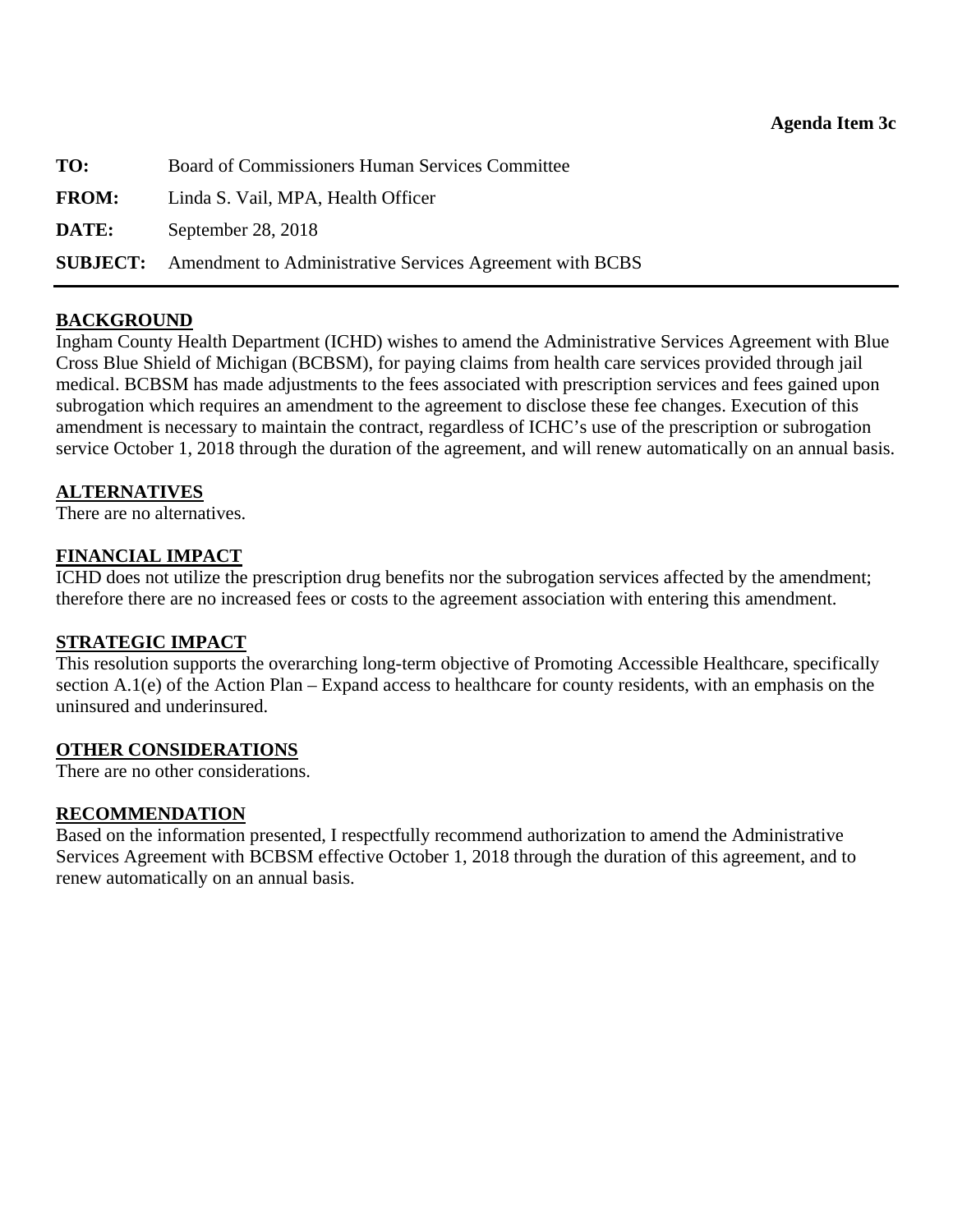#### **Amendment to Administrative Services Contract**

**Ingham County Inmates** 117977

This amendment ("Amendment") to the Administrative Services Contract, effective on your 2018 Renewal Date ("Contract"), is between Blue Cross Blue Shield of Michigan ("BCBSM") and the undersigned group ("Group"), as the plan sponsor and administrator of its group health care plan.

In consideration of their mutual promises, the Contract will be amended as follows:

1. The Subrogation section of Article II-Group Responsibilities-is amended by adding the following sentence at the end of the first paragraph:

On and after the effective date of the new Shared Savings Program, which shall not be sooner than January 1, 2018, BCBSM will retain as administrative compensation a percentage of all funds recovered through subrogation efforts as set forth in Schedule A.

2. The Pharmacy Rebates section of Article II-Group Responsibilities is deleted in its entirety and replaced with the following:

#### **Pharmacy Benefits.**

To the extent Group has engaged BCBSM to administer prescription drug claims for its Plan, BCBSM or its subcontractor shall process all prescription drug claims according to Group's benefit design and BCBSM's participating pharmacy contracts.

Group acknowledges that payments to participating pharmacies may include prescription drug costs, dispensing fees, and incentive fees for dispensing a generic drug or compounding a prescription drug.

Group understands and agrees that BCBSM may directly contract with pharmaceutical manufacturers or BCBSM may contract with various subcontractors that have contracts with pharmaceutical manufacturers ("Rebate Administrators"). Because of such contracts with Rebate Administrators, Group agrees that Group will not submit, either directly or indirectly through a third party, prescription drug claims to any pharmaceutical manufacturers for rebates. The Rebate Administrators retain a portion of the gross rebates collected from drug manufacturers as a claims processing and rebate administration fee ("Rebate Administrator Fee"). In addition, notwithstanding anything to the contrary in this Contract, BCBSM retains a portion of the rebates as administrative compensation ("BCBSM Rebate Service Fee"). The Rebate Administrator Fee and BCBSM Rebate Service Fee are set forth in Schedule A. If, pursuant to BCBSM's agreement with a Rebate Administrator, the Rebate Administrator Fee changes during a Contract Year, such change shall be effective and automatically incorporated in Group's Schedule A following 30 days' notice by BCBSM to Group. BCBSM will pass on to Group rebates net of any fees set forth in the Schedule A. If BCBSM receives rebate adjustments or de minimis amounts of unidentifiable rebates that cannot practicably be tied to particular claims, BCBSM will proportionally allocate those rebate amounts to customers with pharmacy benefits.

Except as set forth in this Amendment, all other terms and conditions of the Contract shall 3. remain in full force and effect. If there is a conflict between the terms of this Amendment and the Contract, the terms of this Amendment shall prevail.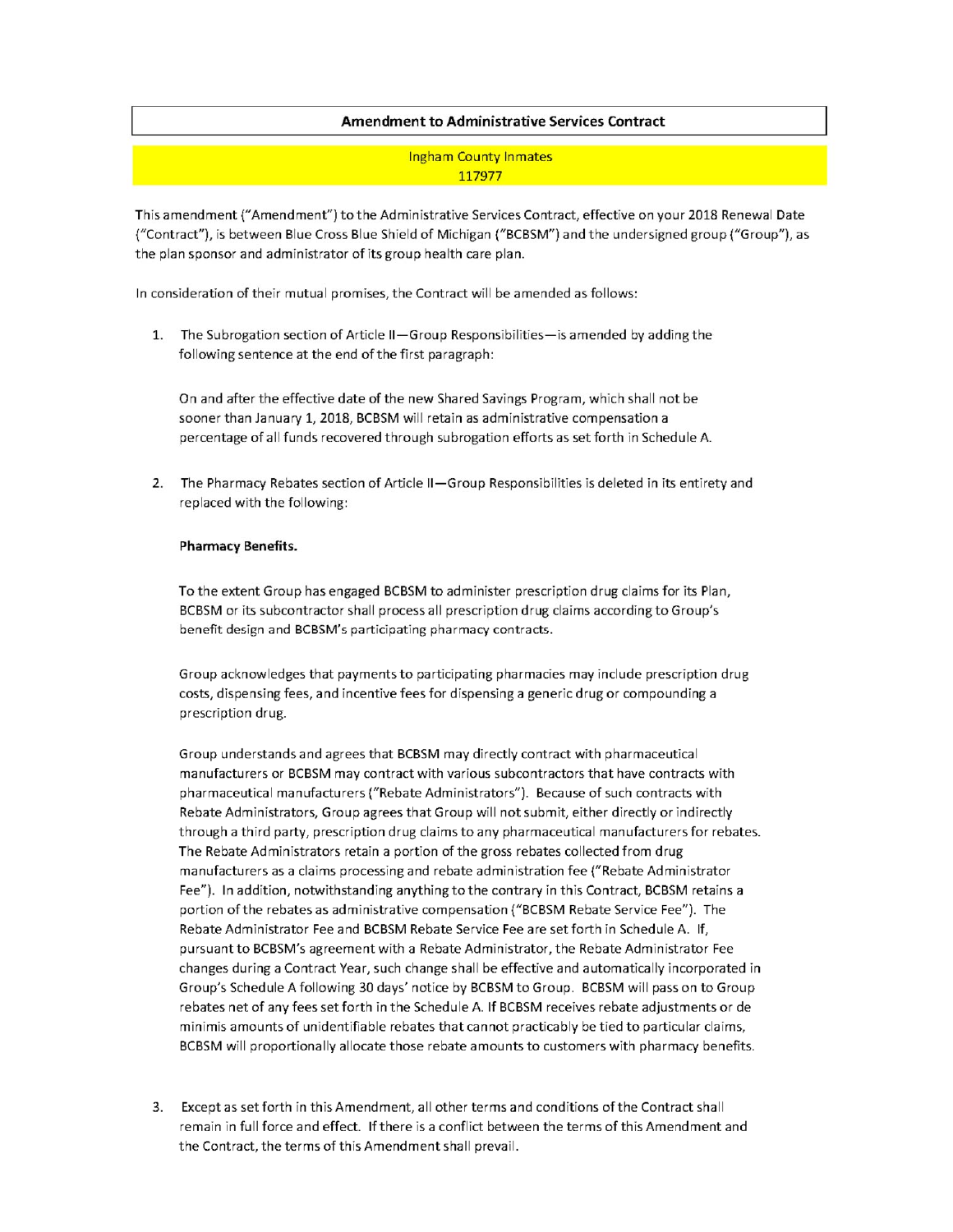| Signatures |  |
|------------|--|
|------------|--|

| By:<br>(Signature) | By:<br>(Signature) |
|--------------------|--------------------|
| Name:<br>(Print)   | Name:<br>(Print)   |
| Title:             | Title:             |
| Date:              | Date:              |

**BCBSM:** 

 $\textbf{GROUP:}\underline{\hspace{2.5cm}}$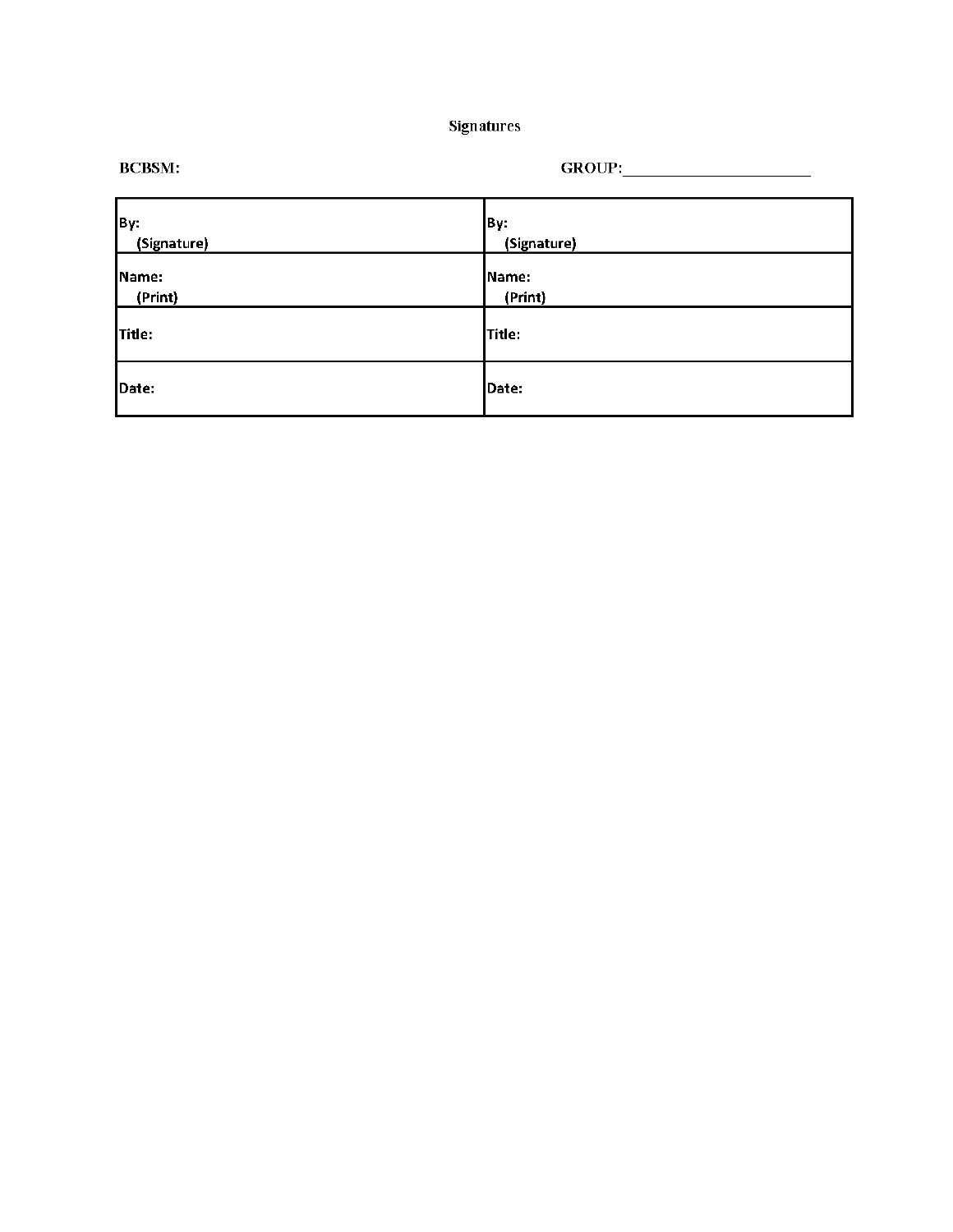Introduced by the Human Services Committee of the:

#### INGHAM COUNTY BOARD OF COMMISSIONERS

#### **RESOLUTION TO AUTHORIZE AN AMENDMENT WITH BCBSM ADMINISTRATIVE SERVICES AGREEMENT**

WHEREAS, Ingham County Health Department (ICHD) wishes to amend the Administrative Services Agreement with Blue Cross Blue Shield of Michigan (BCBSM), for paying claims from health care services provided through jail medical; and

WHEREAS, BCBSM has made adjustments to the fees associated with prescription services and fees gained upon subrogation which requires an amendment to the agreement to disclose these fee changes; and

WHEREAS, execution of this amendment to acknowledge this disclosure is necessary to maintain the contract, regardless of ICHC's use of the prescription or subrogation service; and

WHEREAS, ICHD does not utilize the prescription drug benefits nor the subrogation services affected by the amendment; and

WHEREAS, there are no increased fees or costs to the agreement association with entering this amendment; and

WHEREAS, the Health Officer recommends authorizing an amendment to the BCBSM Administrative Services Agreement for paying claims from the health care services provided through jail medical effective October 1, 2018 through the duration of the agreement and will renew automatically on an annual basis.

THEREFORE BE IT RESOLVED, that the Ingham County Board of Commissioners authorizes an amendment to the BCBSM Administrative Services Agreement for paying claims from the health care services provided through jail medical effective October 1, 2018 through the duration of the agreement and will renew automatically on an annual basis.

BE IT FURTHER RESOLVED, that BCBSM has made adjustments to the fees associated with prescription services and fees gained upon subrogation which requires an amendment to the agreement to disclose these fee changes.

BE IT FURTHER RESOLVED, that execution of this amendment to acknowledge this disclosure is necessary to maintain the contract, regardless of ICHC's use of the prescription or subrogation service.

BE IT FURTHER RESOLVED, that ICHD does not utilize the prescription drug benefits nor the subrogation services affected by the amendment.

BE IT FURTHER RESOLVED, that there are no increased fees or costs to the agreement association with entering this amendment

BE IT FURTHER RESOLVED, the Chairperson of the Ingham County Board of Commissioners is authorized to sign any necessary contract documents consistent with this resolution upon approval as to form by the County Attorney.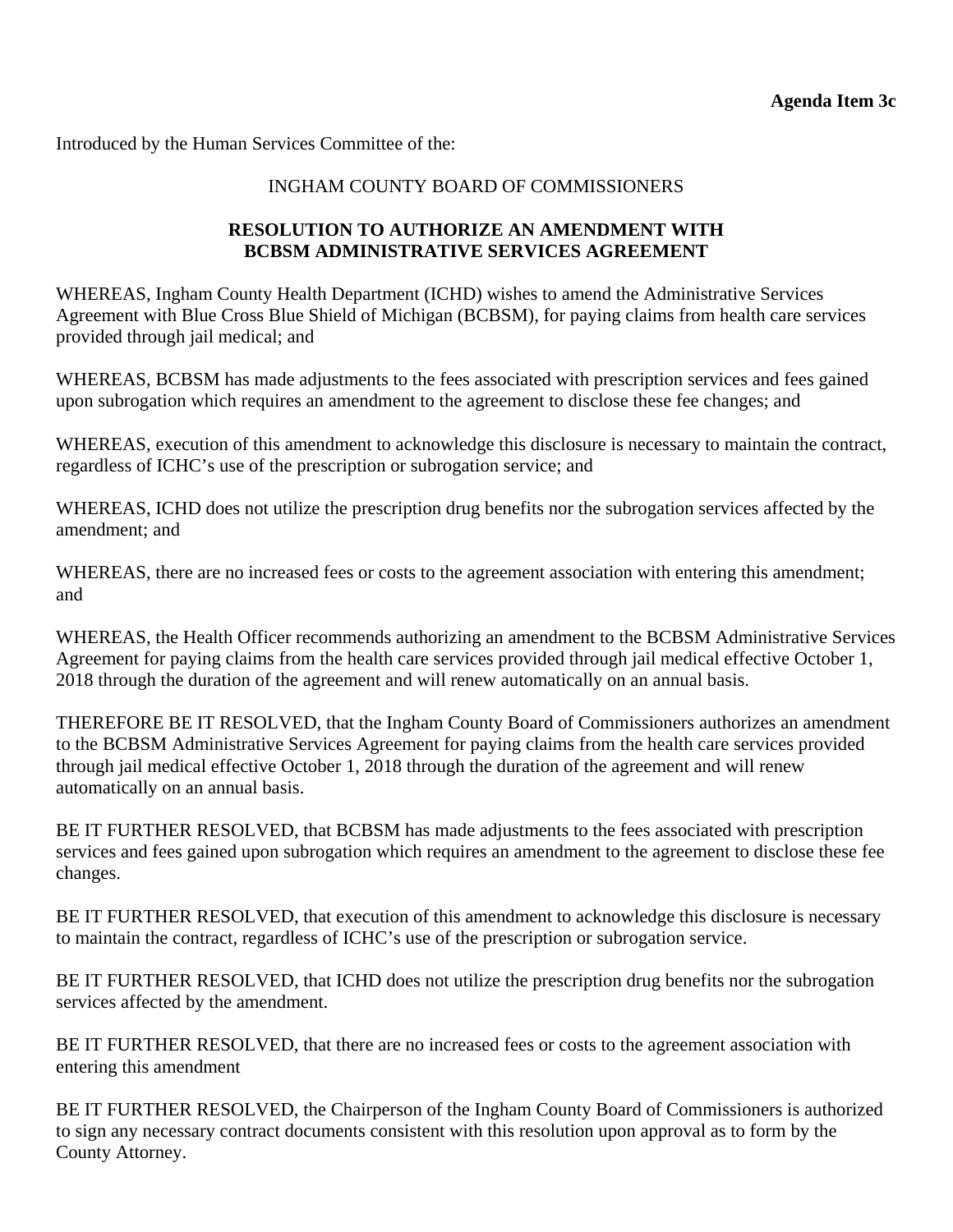<span id="page-24-0"></span>

| TO:             | Board of Commissioners Human Services & Finance Committees                 |  |
|-----------------|----------------------------------------------------------------------------|--|
| <b>FROM:</b>    | Linda S. Vail, MPA, Health Officer                                         |  |
| DATE:           | September 21, 2018                                                         |  |
| <b>SUBJECT:</b> | Fiduciary/Payee Agreements with Wayne Children's Healthcare Access Program |  |
|                 | For the meeting agendas of October 15 and October 17, 2018                 |  |

# **BACKGROUND**

Ingham County Health Department (ICHD) wishes to enter into an agreement with Wayne Children's Healthcare Access Program (WCHAP) to act as the Medicaid Outreach Match Partner. ICHD has partnered with WCHAP since 2014, acting as a Medicaid Match Partner whereby WCHAP offers a pediatric medical home implementation program now in its eighth year. WCHAP coordinates an integrated system of early childhood support services that is voluntary, accessible, and culturally competent for families with children who are on Medicaid or are Medicaid eligible. WCHAP provides this service through a variety of avenues including telephone consultation, education, transportation, home visits, interpretation services, and asthma case management services. WCHAP sustainability is dependent upon receiving Medicaid Outreach Match funds. This agreement would be effective October 1, 2018 through September 30, 2019.

As the Medicaid Outreach Match Partner for WCHAP, ICHD will:

- 1. Receive funds from WCHAP in the amount of \$487, 290
- 2. Set up a system to provide quarterly reimbursement of costs.
- 3. Process Medicaid Outreach documentation required to draw Medicaid Outreach Match Funds.
- 4. Perform on site monitoring of WCHAP.
- 5. Forward any required reports as provided by WCHAP.

#### WCHAP will:

- 1. Provide quarterly financial reports of all expenses.
- 2. Provide quarterly reports for Medicaid Outreach.
- 3. Keep ICHD up-to-date on any changes in funding.

# **ALTERNATIVES**

There are no alternatives.

# **FINANCIAL IMPACT**

ICHD will retain a 10% administrative fee of the total funds received during the duration of these agreements; this includes the Medicaid Match funds.

# **STRATEGIC PLANNING IMPACT**

Goal A. Service to Residents: Provide easy access to quality, innovative, cost-effective services that promote well-being and quality of life for the residents of Ingham County. Strategy 1. Strive to make facilities and services user-friendly b. Expand Medicaid enrollment activities throughout Ingham County.e. Expand access to health care for County residents, with an emphasis on the uninsured and the under-insured.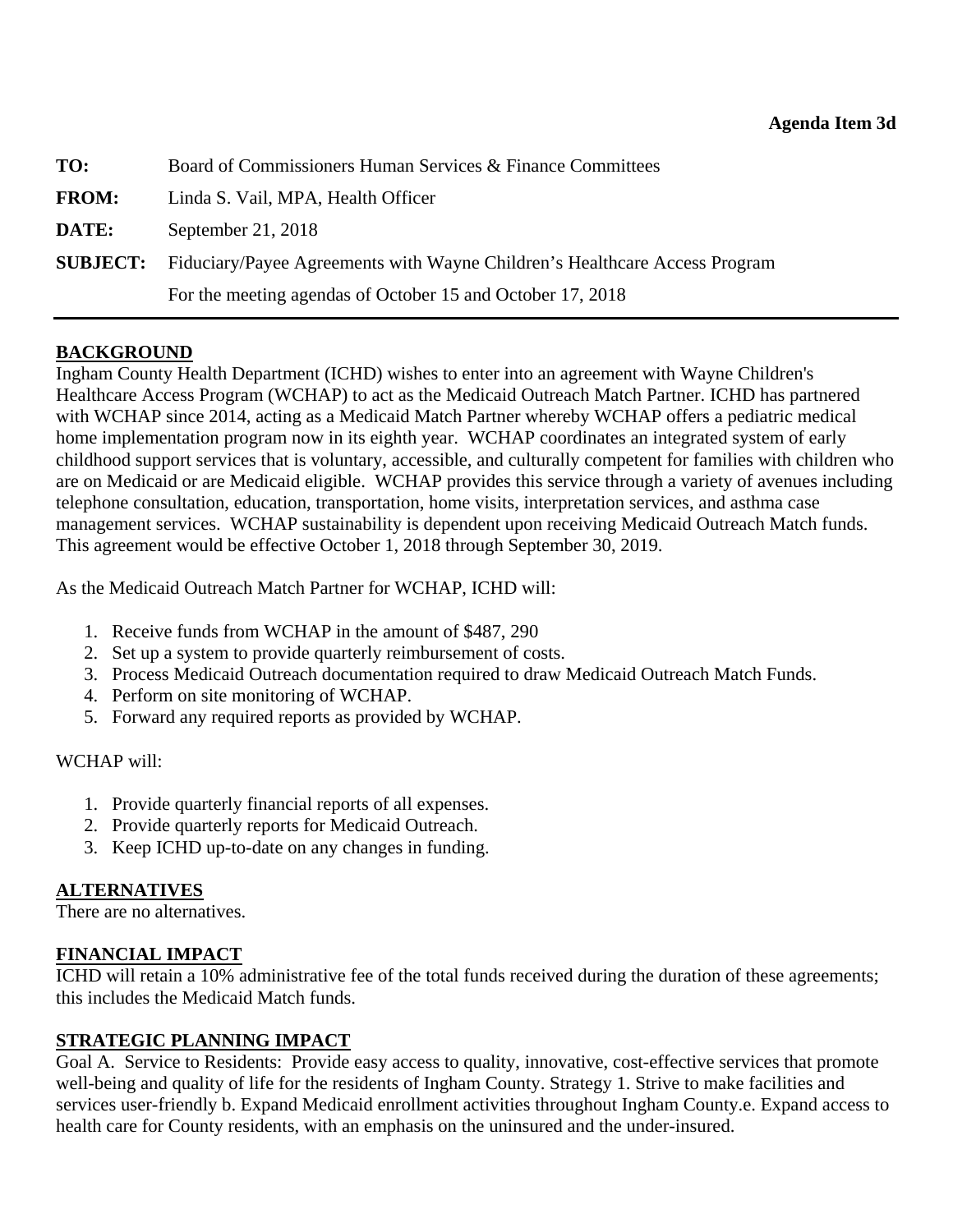# **OTHER CONSIDERATIONS**

There are no other considerations.

# **RECOMMENDATION**

Based on the information presented, I respectfully recommend approval of the attached resolution to authorize the acceptance of funds from WCHAP in the amount of \$487,290 where ICHD will act as their fiduciary/payee. This agreement will be effective October 1, 2018 through September 30, 2019.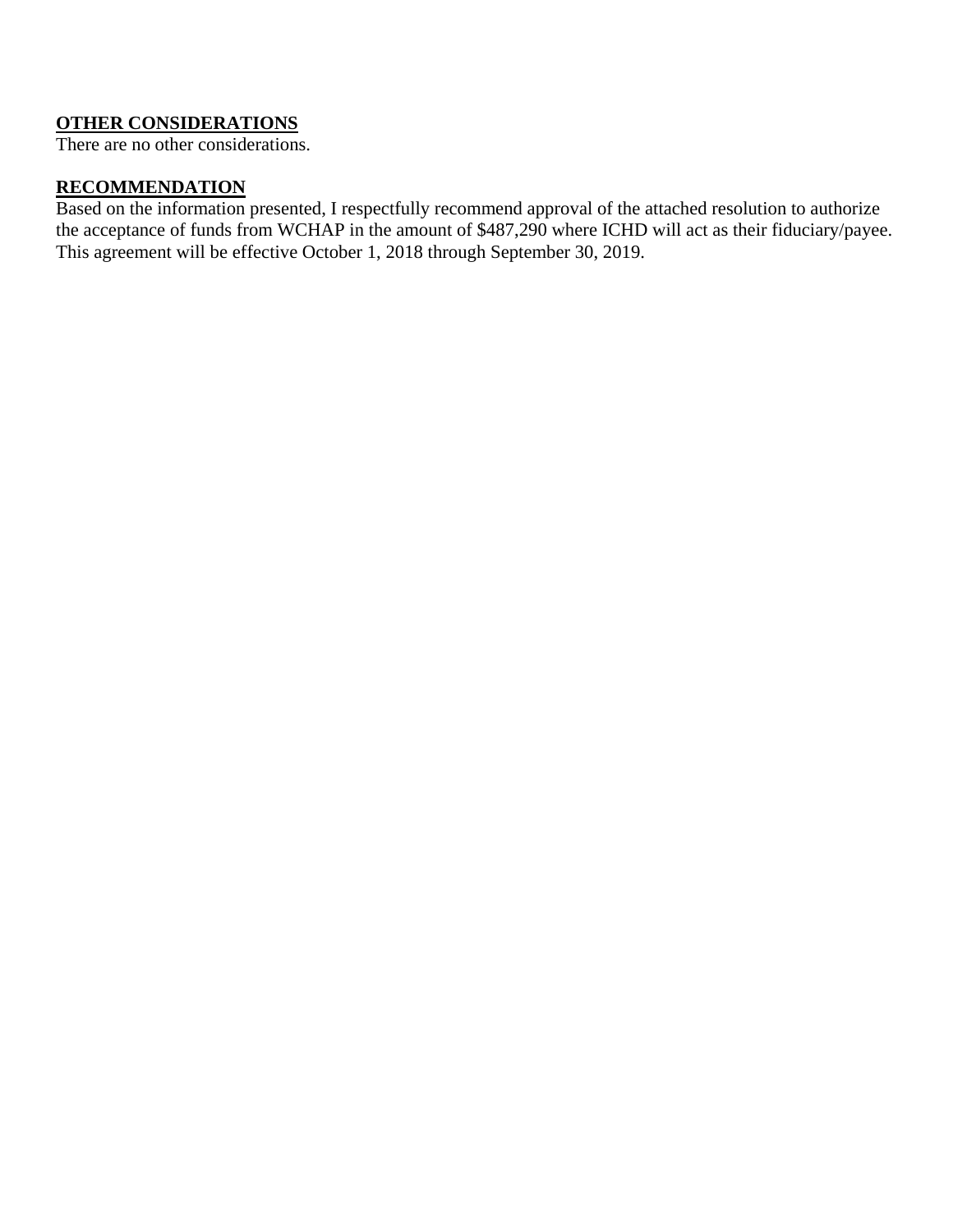Introduced by the Human Services and Finance Committees of the:

# INGHAM COUNTY BOARD OF COMMISSIONERS

# **RESOLUTION TO AUTHORIZE AGREEMENTS WITH WAYNE CHILDREN'S HEALTHCARE ACCESS PROGRAM TO ACT AS THE FIDUCIARY/PAYEE FOR AGENCY FUNDING**

WHEREAS, Ingham County Health Department (ICHD) wishes to enter into an agreement with Wayne Children's Healthcare Access Program (WCHAP) to act as the Medicaid Outreach Match Partner; and

WHEREAS, ICHD has partnered with WCHAP since 2014, acting as a Medicaid Match Partner whereby WCHAP offers a pediatric medical home implementation program now in its eighth year; and

WHEREAS, WCHAP coordinates an integrated system of early childhood support services that is voluntary, accessible, and culturally competent for families with children who are on Medicaid or are Medicaid eligible; and

WHEREAS, WCHAP provides this service through a variety of avenues including telephone consultation, education, transportation, home visits, interpretation services, and asthma case management services; and

WHEREAS, WCHAP sustainability is dependent upon receiving Medicaid Outreach Matching funds; and

WHEREAS, this agreement would be effective October 1, 2018 through September 30, 2019; and

WHEREAS, as the fiduciary/payee of the WCHAP funds, ICHD will:

- 1. Receive funds from WCHAP up to \$487,290
- 2. Set up a system to provide an initial payment to WCHAP and subsequent reimbursement of costs
- 3. Process Medicaid Outreach documentation required to draw Medicaid Outreach Matching Funds
- 4. Perform on-site monitoring of WCHAP
- 5. Forward any required reports as provided by WCHAP; and

# WHEREAS, WCHAP will:

- 1. Provide quarterly financial reports of all expenses
- 2. Provide quarterly reports for Medicaid Outreach
- 3. Keep ICHD up-to-date on any changes in funding; and

WHEREAS, the Health Officer recommends that the Ingham County Board of Commissioners authorize the acceptance of funds up to \$487,290, from WCHAP for ICHD to act as its fiduciary/payee for the period of October 1, 2018 through September 30, 2019.

THEREFORE BE IT RESOLVED, that the Ingham County Board of Commissioners authorizes the acceptance of funds from WCHAP up to \$487,290 Medicaid Match Partner for the period of October 1, 2018 through September 30, 2019.